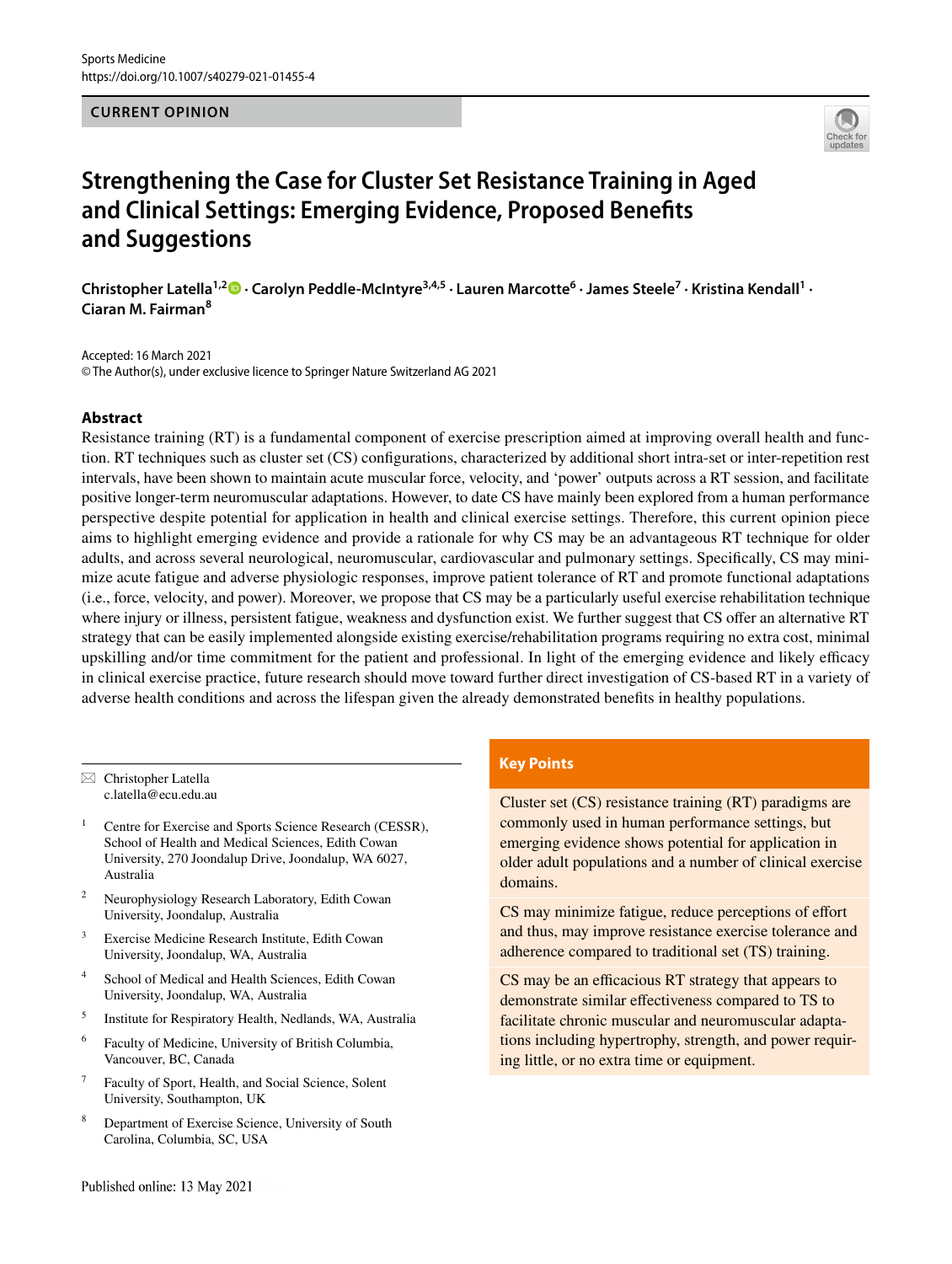# **1 Introduction**

## **1.1 Background**

The loss of muscle mass, strength, and 'power' (i.e., impul-sivity)<sup>[1](#page-1-0)</sup> is a critical area of concern in older adults and disease. Specifcally, a loss of muscular strength and power in older adults contributes to reduced physical function, an inability to perform activities of daily living, and greater risk of falls and fractures [[1](#page-11-0), [2\]](#page-11-1). In neurological injury or neuromuscular disease, muscle fatigue and weakness can severely impact overall physical function. Such factors can result in reduced quality of life and increased incidence of secondary adverse health outcomes [[2](#page-11-1), [3\]](#page-11-2). Exercise capacity and tolerance are also compromised in cardiovascular and pulmonary conditions where factors such as dyspnea, fatigue, and pain are highly prevalent [\[4](#page-11-3)]. Collectively, many of these symptoms are associated with psychological distress and activity avoidance, which further exacberates the loss of muscular strength and power [[5–](#page-11-4)[7](#page-11-5)]. Indeed, reduced strength has been linked to increased mortality risk [[8](#page-11-6)]. Thus, strategies to prevent, or reverse the loss of muscle size, strength and power, and maintain physical activity are of critical importance across an array of demographics.

Resistance training (RT) is an integral component of targeted exercise programs that aim to improve muscle structure and function (e.g., strength, power, endurance, and hypertrophy) across multidisciplinary settings. Generally, clinical RT prescription has been based largely on 'traditional set' (TS) approaches (e.g., high-load low-volume and/or high-volume low-to-moderate-load continuous repetitions) (for examples see [[9](#page-11-7), [10](#page-11-8)]). However, it is unclear whether TS RT paradigms are 'optimal' in clinical settings. Firstly, TS requiring continuous application of effort across a set performed to, or close to momentary task failure, with moderate-toheavy loads can cause greater motor unit recruitment and both higher metabolic and mechanical stress, but also results in large amounts of immediate and prolonged neuromuscular fatigue  $[12-15]$  $[12-15]$  $[12-15]$ . Secondly, greater perceptions of effort (see  $[16]$  $[16]$  for further discussion) and more negative affective responses have been shown to adversely impact future physical activity adherence and progress  $[17–19]$  $[17–19]$  $[17–19]$ . Thirdly, it is unclear if TS are the most efficacious method to stimulate functional, morphological, and neuromuscular adaptations.

Considering that many of these points also apply to healthy populations, there has been emerging interest regarding RT programs that utilize alternative set and repetition confgurations to facilitate positive and optimal adaptations whilst minimizing adverse exercise efects.

## **1.2 Cluster Set Rationale**

Cluster sets (CS) have been popularized in human performance settings, with growing evidence demonstrating their efficacy to minimize fatigue-related reductions in force, movement velocity and power during a RT bout [[20–](#page-11-14)[23](#page-11-15)]. Similar effects are commonly reported across a majority of CS sub-structures, between exercises and across levels of training experience  $[24]$  $[24]$ . This is in contrast to TS paradigms that, as mentioned, can cause comparatively greater fatigue, and prolong the recovery period when performed at, or close to momentary failure [[12–](#page-11-9)[15\]](#page-11-10); though when not performed to failure neuromuscular fatigue is less pronounced [[12,](#page-11-9) [15](#page-11-10)]. Additionally, some evidence also demonstrates less pronounced autonomic responses (e.g., cardiovascular) with CS [\[25\]](#page-11-17). CS may also allow for a greater overall training volume (load and/or repetitions) to be achieved given fatigue is minimized [\[26](#page-11-18), [27](#page-11-19)], and/or improve exercise tolerance via reduced effort perception  $[28]$ , though evidence is equivocal<sup>[2](#page-1-1)</sup> [[28–](#page-12-0)[31\]](#page-12-1) (see [\[32](#page-12-2)] for further discussion of effort). Furthermore, it is unclear whether a given magnitude of fatigue, or metabolite accumulation is required for muscle and neuromuscular adaptations [[33–](#page-12-3)[35](#page-12-4)]. Indeed this is evidenced by similar hypertrophic adaptations to higher- and lower-load RT when performed to failure [[36\]](#page-12-5), despite greater fatigue known to occur with lower loads  $[37-39]$  $[37-39]$ . Thus, efforts to maximise the RT stimulus but minimize fatigue appear warranted. Growing evidence also demonstrates that CS may result in equivalent [[40](#page-12-8)] or better [[41\]](#page-12-9) muscular and/ or neuromuscular adaptations over several weeks or months of training (for review see [[42\]](#page-12-10)). Importantly, these adaptations appear to occur with less 'physiological' stress compared to TS.

## **1.3 Cluster Set Structures**

In TS paradigms, repetitions are performed continuously [[43,](#page-12-11) [44](#page-12-12)] with rest intervals occurring at the completion of each set. Alternatively, CS implement short intra-set rest [[27,](#page-11-19) [45](#page-12-13), [46](#page-12-14)] between small groups of (e.g., 15–45 s), or between single repetitions (e.g., 6–20 s) (i.e., inter-repetition rest) and both have been applied and discussed in a number of articles

<span id="page-1-0"></span><sup>&</sup>lt;sup>1</sup> The term 'power' is commonly referred to in sport, exercise, and physical activity settings. Despite this, there are some suggestions that this term is often used incorrectly and rather 'impulse' would be more appropriate in such contexts (refer to Winter et al. [\[11\]](#page-11-20) for in depth discussion). However, given its wide colloquial use to refer to such applications, we continue to use the term 'power' here for ease of communication given the primary intention of this article is not to debate terminology.

<span id="page-1-1"></span><sup>2</sup> Possibly due to the typical lack of standardization in the application self report perceptual scales such as for perception of effort or affect within our field (see  $[32]$ ).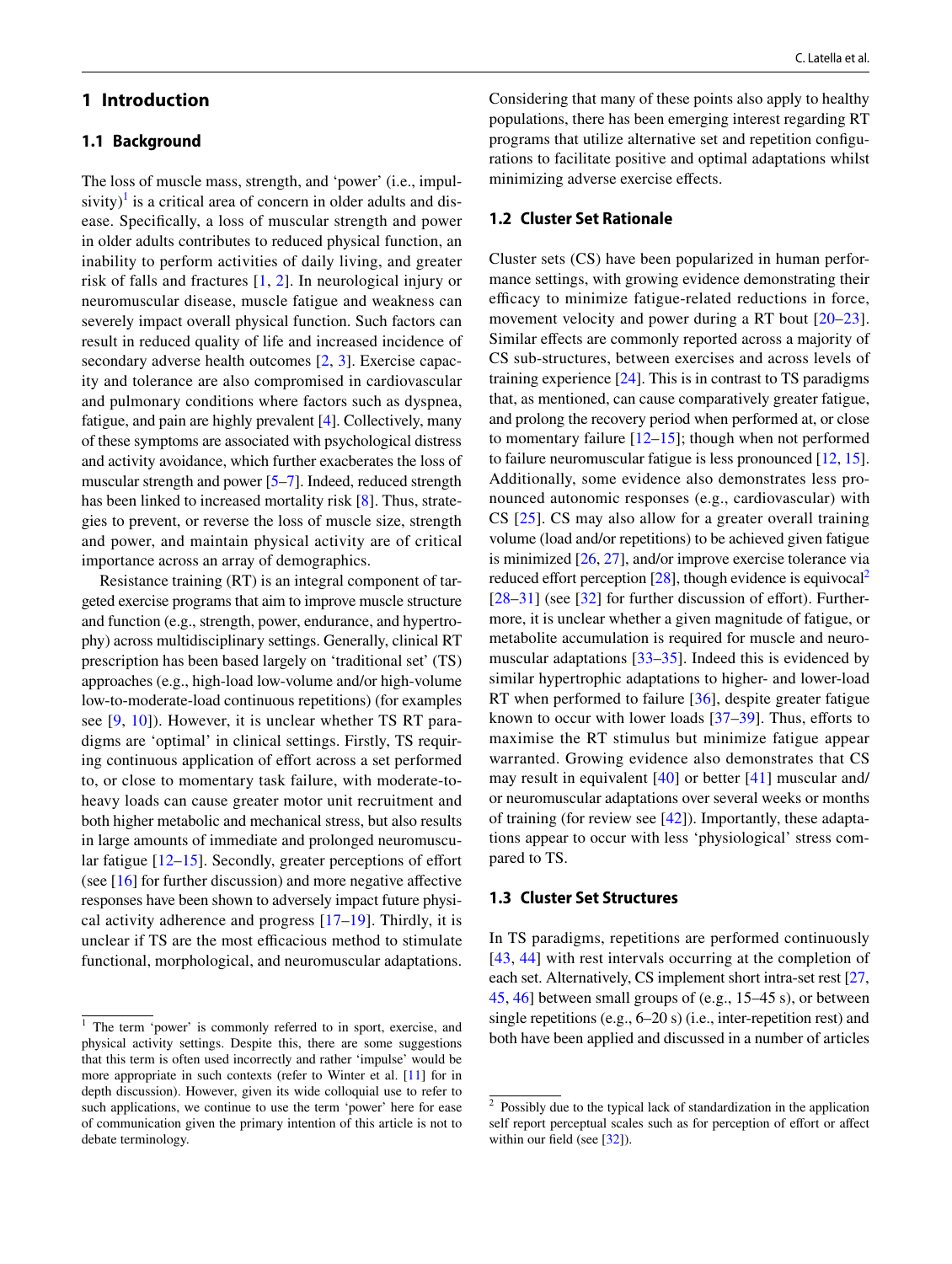

<span id="page-2-0"></span>**Fig. 1** Example set confgurations adapted from Latella et al. [[25](#page-11-17)] comparing a traditional set (TS) structure (**a**) and commonly used cluster set (CS) structures: intra-set rest (**b**), inter-repetition rest (**c**), rest-pause (**d**) and rest-redistribution (**e**) methods. \*s=Inter-repetition rest is calculated by dividing the total rest usually allowed

 $[e.g., 21, 30, 45, 47–50]$  $[e.g., 21, 30, 45, 47–50]$  $[e.g., 21, 30, 45, 47–50]$  $[e.g., 21, 30, 45, 47–50]$  $[e.g., 21, 30, 45, 47–50]$  $[e.g., 21, 30, 45, 47–50]$  $[e.g., 21, 30, 45, 47–50]$  $[e.g., 21, 30, 45, 47–50]$ . There is also the rest re-distribution method, whereby the total rest time of a TS confguration is calculated and interspersed evenly between repetitions. Alternatively, the rest-pause method entails a continuous set performed until momentary failure (although not always the case [[50\]](#page-12-17)), followed by additional sets to failure with short rest periods until the desired repetitions are completed [[21,](#page-11-21) [24](#page-11-16), [49](#page-12-18)] (see Fig. [1](#page-2-0)).

# **2 Purpose**

This article seeks to highlight emerging evidence, and discuss the rationale and potential application of CS RT in older adults and several other clinical exercise settings. We present evidence from the current body of research in healthy individuals, as well as data in several aged and clinical cohorts.

across all sets in a TS paradigm. E.g.  $3 \times 10$  with 120 s rest between sets =  $360$  s) and dividing this by  $30$  (e.g., 12 s). One set of  $30$  repetitions with 12 s inter-repetition rest is then used. Rep  $N =$  Repetitions would continue until prescribed number is completed

We also briefy describe common symptoms in selected conditions (e.g., aging, neurological injury and neuromuscular disease, cardiovascular and pulmonary disorders) which may be more severely exacerbated when performing TS paradigms. Subsequently, an overview of how CS may beneft such populations is outlined alongside suggestions for their implementation. It is intended that the information presented also helps to provide a framework for future research and facilitate the further development of optimal preventative and rehabilitative RT approaches.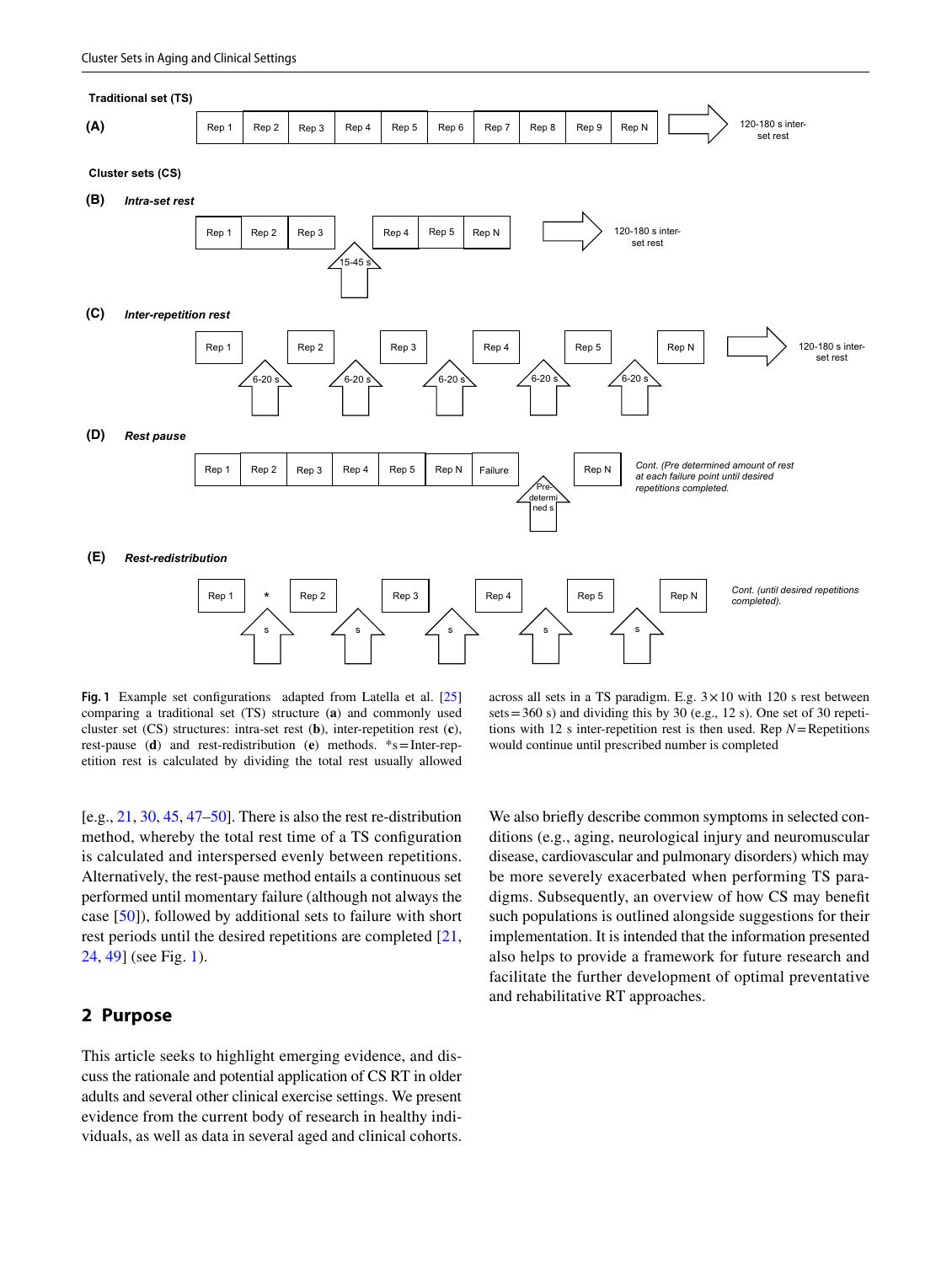# **3 Aged Populations**

# **3.1 Brief Overview of Age‑Related Neuromuscular Decline**

Aging is accompanied by numerous physical changes including declines in functional mobility, muscle mass, strength, and power [[1,](#page-11-0) [2\]](#page-11-1). Reductions in muscle mass and strength begin in the third decade and decline at a rate of  $\sim$  1 to 3% per year [[51\]](#page-12-19), with further suggestion that power is lost at twice the rate of strength [[51–](#page-12-19)[55](#page-12-20)]. Muscular strength and power, particularly in the lower extremity, is a critical variable to understand the relationships between functional decline, falls and disability among older adults. Indeed, power has been identifed as an independent predictor of physical function, with low muscular power associated with a 2–3-fold greater risk of impaired mobility compared to low muscular strength [[55,](#page-12-20) [56](#page-12-21)]. The physiological mechanisms underlying the decline in power extend beyond age-related muscle atrophy [[1,](#page-11-0) [52](#page-12-22)]. Demyelination of motor neurons and subsequent reductions in axonal conduction velocity, selective denervation and atrophy of type-II fbers, alterations in muscle composition and function, and disuse are all thought to contribute [\[2](#page-11-1), [52](#page-12-22)].

# **3.2 Brief Overview of Resistance Training Evidence in Aged Populations**

RT is a well-established method to combat declines in muscle strength and power in older adults [\[57,](#page-12-23) [58](#page-12-24)]. Current guidelines suggest that RT prescription should include additional high-speed exercises, further highlighting the importance of targeting muscular power [[53](#page-12-25), [59\]](#page-12-26). Specifcally, high-speed resistance training (HSRT) refers to executing the concentric phase of each repetition as fast as possible, while controlling the eccentric phase. Randomized-controlled trials have demonstrated the efficacy of HSRT (e.g., 3 sets, 6–14 repetitions, 40–80% one-repetition maximum [1RM], 2–3 s eccentric phase, concentric phase as fast as possible) for improving power compared to TS (e.g. 3 sets, 6–10 repetitions, 50–80% 1RM, with 2–3 s concentric and eccentric phases) [\[60](#page-12-27)[–64](#page-12-28)] and non-training controls [[60–](#page-12-27)[63,](#page-12-29) [65](#page-13-0)]. Although the magnitude of the estimated diferences between HSRT and non-HSRT are seldom reported, a previous investigation demonstrated that a 9–10% increase in leg extensor power was associated with clinically meaning-ful endpoints in older adults with impaired mobility [[66](#page-13-1)]. Moreover, HSRT at high (70–80% 1RM), moderate (50% 1RM) and low  $(< 40\%$  1RM) loads  $[67-69]$  $[67-69]$  $[67-69]$  have all been shown to improve power and further evidence suggests that there is no clear relationship between load and the magnitude of improvement [\[58](#page-12-24)]. Collectively, the results of trials and meta-analyses indicate that HSRT may yield superior benefts in muscular power than traditional non-HSRT programs and can be performed using a variety of loads [\[57,](#page-12-23) [58](#page-12-24), [67](#page-13-2)[–70](#page-13-4)].

## **3.3 Cluster Set Evidence and Proposed Rationale in Aged Populations**

CS may be an efficacious form of HSRT to stimulate muscular, neuromuscular and functional adaptations in older adults, as movement velocity and power are maintained across sets performed in this manner. In eldery men, CS consisting of single- or double-repetitions results in greater power output, lower perceived effort, and fatigue, compared to TS of six repetitions or CS with greater repetitions in each cluster (i.e., 4) using loads optimized for power in the back squat exercise [\[71](#page-13-5)]. However, we acknowledge that the squat may not be the most optimal exercise to either express or develop power, given that deceleration is required during the latter phases of the movement when light-moderate loads are used, and movement velocity is intended to be maximal. Despite this, Miller et al. [\[72\]](#page-13-6) suggests that a supervised inter-repetition paradigm is both feasible and enjoyable for older adults. However, to our knowledge, longer CS training interventions in older adults is limited to three studies [[73–](#page-13-7)[75\]](#page-13-8). Ramirez-Campillo et al. [\[73\]](#page-13-7) compared the effects of 12 weeks of HSRT using CS or TS confgurations versus non-training controls in 52 older women. Both groups completed a total of  $3 \times 8$  repetitions at 45%, 60% and 75% of baseline 1RM. The CS group received 30 s of rest after two consecutive repetitions, while the TS group rested for 120 s following the completion of each set only. The CS group improved physical function (i.e., 8-foot up-and-go, sit-to-stand, 10 m walking speed) and quality of life when compared to the TS group [\[73](#page-13-7)]. Although measures of peak power and strength were not directly examined, it seems probable that these factors mediated improvements in physical function. Indeed, Caneiro et al. [\[75](#page-13-8)] showed that heavy load (e.g., 3×4 repetitions at 90%1RM) unilateral CS leg strength training for 8 weeks increased peak power at 40% 1RM in post-menopausal women. The results of Caneiro et al. [\[75\]](#page-13-8) provide some support that neuromuscular adaptations likely underpin functional improvements observed by Ramirez-Campillo et al. [\[73\]](#page-13-7). That being said, in the same study by Caneiro et al. [\[75\]](#page-13-8), both CS and TS elicited similar adaptations in thigh muscle mass, strength and maximum power. However, despite similar adaptations in these outcomes the authors reported distinct changes in the force–velocity curve. In particular, CS tended to favour an improvement in velocity, while TS tended to favour an increase in force. Thus, it is plausable that both CS and TS improve physical function albeit through somewhat distinct characteristics. Despite somewhat positive results in the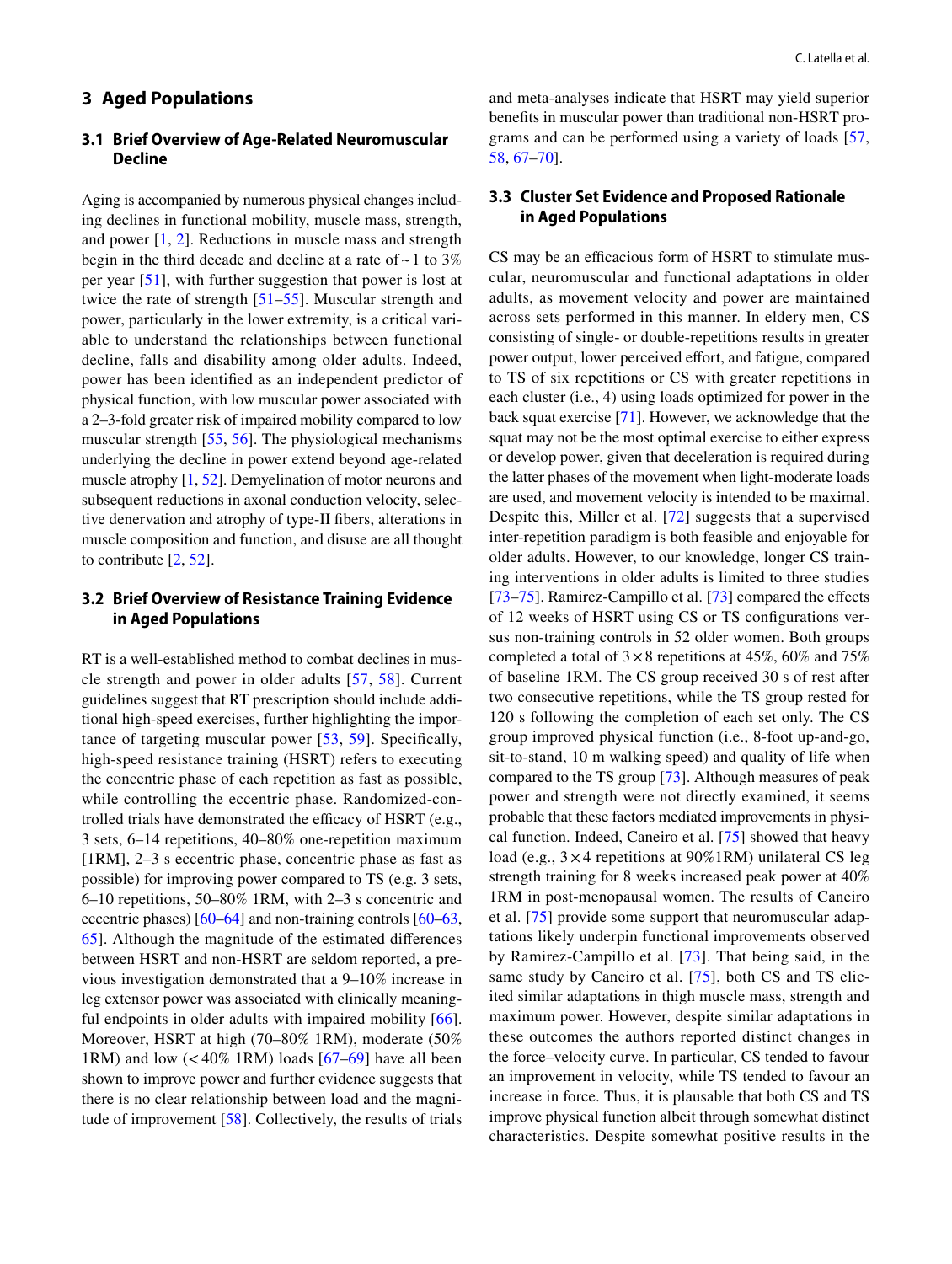<span id="page-4-0"></span>

|  |  | Table 1 Overview of conditions and subsequent physiological and functional consequences with proposed potential benefit of cluster sets (CS) |  |  |  |
|--|--|----------------------------------------------------------------------------------------------------------------------------------------------|--|--|--|
|--|--|----------------------------------------------------------------------------------------------------------------------------------------------|--|--|--|

|                                                        | Common physiological<br>consequences                                                                                                                                                                                                     | Common functional conse-                                                                                                                                                                                                                                                 | Proposed benefits of CS                                                                                                                                                                                                                                              |                                                                                                                                                                                                                           |  |
|--------------------------------------------------------|------------------------------------------------------------------------------------------------------------------------------------------------------------------------------------------------------------------------------------------|--------------------------------------------------------------------------------------------------------------------------------------------------------------------------------------------------------------------------------------------------------------------------|----------------------------------------------------------------------------------------------------------------------------------------------------------------------------------------------------------------------------------------------------------------------|---------------------------------------------------------------------------------------------------------------------------------------------------------------------------------------------------------------------------|--|
|                                                        |                                                                                                                                                                                                                                          | quences                                                                                                                                                                                                                                                                  | Acute                                                                                                                                                                                                                                                                | Chronic                                                                                                                                                                                                                   |  |
| Aging                                                  | ↓ Myelination of motor<br>neurons and selective dein-<br>nervation<br>↓ Type II muscle fibers (i.e.<br>atrophy)<br>↑ Fat infiltration of muscle<br>↓ Myosin content<br><b>J</b> Muscle contractility<br>L Muscle mass                    | ↓ Muscle strength and power<br><b>L</b> Functional mobility<br>↑ Falls risk<br>↑ Risk of mortality<br>↓ Quality of life<br>$\downarrow$ Independence                                                                                                                     | $\downarrow$ Exertional dyspnea and<br>symptom exacerbation<br>during exercise<br>↓ Neuromuscular fatigue<br>during exercise, possible<br>quicker recovery?<br>↑ Muscle force, power and<br>movement velocity across<br>an exercise session                          | ↑ Long-term behaviour<br>maintenance and exercise<br>adoption<br>↑ Neuromuscular capacity<br>(e.g. strength and power)<br>↑ Functional mobility and<br>capacity<br>↑ Physiological function<br>↑ Physical quality of life |  |
| Neuromuscular<br>diseases and neu-<br>rological injury | ↑ Muscle fibre atrophy<br>↓ Muscle fibre innervaion<br>↑ Incidence of secondary<br>disease<br>↑ Adverse autonomic<br>response to exercise (e.g.<br>circulatory dysregulation,<br>insuffiency and chrono-<br>tropic response)             | ↑ Muscle spasticity and<br>rigidity<br>$\downarrow$ Movement (partial or<br>complete)<br>↓ Locomotor ability (e.g.<br>gait)<br>↑ Muscle fatigue<br>↓ Reduced muscle force and<br>power capacity<br>↓ Quality of life<br>$\downarrow$ Independence<br>↑ Risk of mortality | ↑ Volume of work per-<br>formed<br>↓ Perception of effort during<br>exercise<br>↓ Reduced parasympathetic<br>withdrawal<br>↓ Cardiovascular response/<br>load<br>↑ Exercise tolerance<br>$\downarrow$ Anxiety during exercise<br>↑ Affective response to<br>exercise | ↑ Improved psychological<br>wellbeing as a second-<br>ary effect resulting from<br>increased function and<br>physical activity<br>$\leftrightarrow$ No extra cost or likely time<br>requirement of intervention           |  |
| Chronic heart and<br>cardiovascular<br>disease(s)      | ↑ Blood pressure (systolic,<br>diastolic and mean) during<br>exercise<br>↑ Peripheral vascular resist-<br>ance<br>↑ Likelihood of light headed-<br>ness, dizziness<br>↑ Likelihood of muscle and<br>myocardial ischemia<br>↓ Muscle mass | L Exercise capacity<br>↑ Sedentarism<br>↓ Muscle function<br>↑ Secondary health conse-<br>quences<br>↑ Activity avoidance<br>↑ Risk of mortality                                                                                                                         |                                                                                                                                                                                                                                                                      |                                                                                                                                                                                                                           |  |
| Pulmonary diseases                                     | ↑ Muscle fibre atrophy and<br>shift in muscle fiber-type to<br>slow twitch<br>L Capillarization<br>U Oxidative capacity<br>↑ Mitochondrial dysfunction<br>↓ Muscle mass                                                                  | ↓ Muscle strength and power<br>↑ Deconditioning<br><b>L</b> Functional mobility<br>L Exercise tolerance<br>↑ Exertional dyspnea<br>↑ Anxiety<br>↑ Activity avoidance<br>↑ Risk of mortality<br>↓ Quality of life<br>$\downarrow$ Independence                            |                                                                                                                                                                                                                                                                      |                                                                                                                                                                                                                           |  |

aforementioned studies, not all evidence suggests an additional beneft of CS over TS in aged populations. For example, most recently, Dias et al. [\[74\]](#page-13-9) used the same TS and CS structures as Ramirez-Campillo et al. [[73\]](#page-13-7) and found no between-group diferences after 12 weeks of RT in a sample of 66 postmenopausal elderly women.

Although direct evidence is limited, at the very least, additional rest periods implemented during CS appear feasible for older adults despite similar reported muscular adaptations and improvements in maximum strength compared to TS. Prospectively, the application of CS into RT programs may also allow older adults to perform HSRT at higher-loads and velocities to support functional improvements (Table [1](#page-4-0)); though evidence is equivocal. In light of the limited evidence that is available we suggest that additional randomized controlled trials are required to examine the application of CS in older adults in comparison to TS approaches, with consideration for potential moderators (e.g., load, rest length, volume). Additionally, we suggest that the psychological responses and long-term adherence to CS compared to TS programs should be evaluated to further establish their efficacy and sustainability.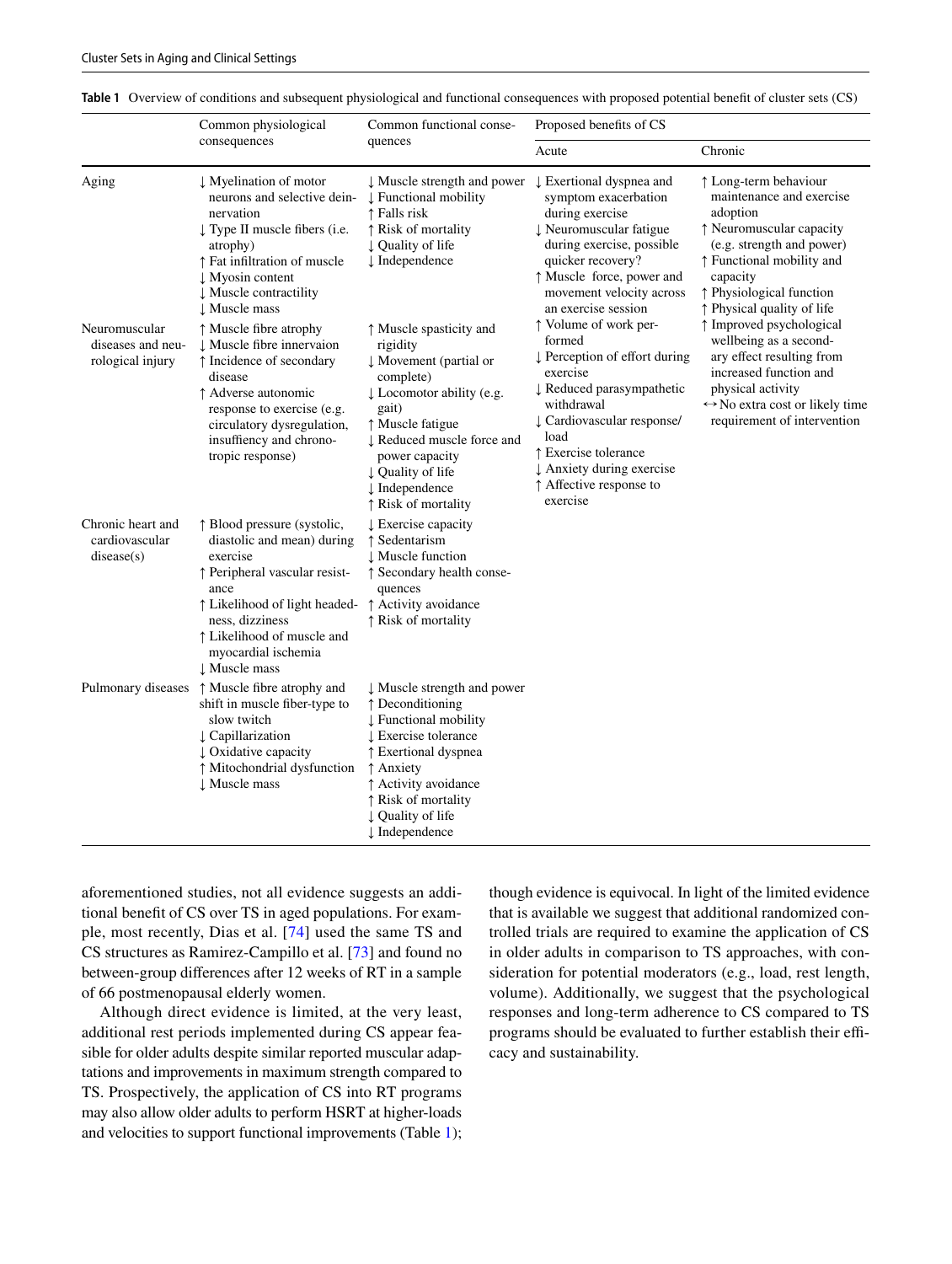# **4 Neurological and Neuromuscular Conditions**

## **4.1 Brief Overview of Symptoms in Neurological Injury and Neuromuscular Disease**

Neurological injury can have debilitating effects on physical function resulting from trauma or sudden adverse event (e.g., stroke, spinal cord injury [SCI]). Neuromuscular diseases encompass a range of conditions that afect central-, motornerves and/or associated neuromuscular junctions. Neurodegenerative disorders (e.g., motor neuron disease [MND]/ amyotrophic lateral sclerosis [ALS]) result in the progressive loss of neuronal structure and function while others may be considered age-related (e.g., Parkinson's disease [PD]). Each neurological and neuromuscular conditon has unique pathological characteristics often causing dysfuncton via spasticity, rigidity, paralysis, impaired gait, cognitive defcits, and autonomic dysregulation amongst others (SCI example; [\[76\]](#page-13-10)). Given the breadth of parameters that can be affected, in this article we focus on voluntary physical efects. For example, progressive muscle atrophy often occurs as a result of disuse or deinnervation [[77](#page-13-11)] causing increasing muscle fatigue and weakness; the latter generally associated with increased mortality risk [[9\]](#page-11-7). Moreover, acquired motor impairment can be confned or widespread, and can demonstrate laterality, that is, one side of the body is afected (e.g., stroke and SCI) to a greater extent, with impacts ranging from minor to complete impairment. Although the mechanisms of neurodegeneration are multifactorial and complex, exercise is thought to play an important role in maintaining and improving function [\[78](#page-13-12)]. Below we provide brief overview of symptoms in several common conditions, highlight evidence of the general efficacy of RT in each, and discuss the potential beneft of CS application in exercise rehabilitation programs.

# **4.2 Brief Symptom Overview and Resistance Training Evidence in Several Neuromuscular and Neurological Conditions**

## **4.2.1 Incomplete Spinal Cord Injury**

Incomplete SCI causes acute and lasting loss of neuromuscular function due to damage or lesion. The cause of SCI is varied resulting from, but not limited to, traumatic road accidents, sporting and water activities, and falls in both children and adults (see [[79](#page-13-13), [80](#page-13-14)]). Further to a reduction of contractile capability, ongoing impairment also leads to muscle fber atrophy [[81](#page-13-15)]. Consequently, individuals with SCI suffer paralysis, muscle weakness, loss of function and independence, reduced quality of life, increased fnancial burden and secondary adverse health outcomes [[82–](#page-13-16)[84](#page-13-17)]. Secondary health consequences can include cardiovascular disease due to increased prevalence of hypertension, type-II diabetes, or impaired glucose tolerance resulting from physical inactivity [[76\]](#page-13-10). Despite ongoing research and current rehabilitation strategies, functional recovery varies greatly based on injury etiology and severity [\[83](#page-13-18)].

Many neurorehabilitatory exercise programs aim to improve neuromuscular function by increasing muscle size and strength to perform everyday tasks (e.g., locomotion). For example, interventions focusing on lower-body combined resistance- and plyometric-training in SCI have demonstrated reduced neuromuscular impairment and improved gait speed [\[85](#page-13-19)]. Further preliminary evidence suggests strength may be increased in muscles with partial paralysis without increasing spasticity [[86](#page-13-20)], which is an important consideration for proper function. However, although traditional RT interventions can improve strength in SCI injured patients [[85–](#page-13-19)[87](#page-13-21)], it is unclear whether this translates to clinically meaningful changes [[87](#page-13-21)]. Indeed, strength gains from eccentric RT are smaller in incomplete SCI patients compared to healthy controls [\[87\]](#page-13-21). Other benefts such as reduced pain, stress and depression, improved satisfaction with physical function, perceived health and quality of life have been reported after 9 months of multimodal (i.e., aerobic- and strength-based) exercise [\[88\]](#page-13-22). However, despite exercise attendance being similar to that seen in studies of healthy persons (~ 80% of sessions attended) during the intervention, there was a considerable reduction in attendance over the following 3-month follow-up [[88](#page-13-22)]. Specifcally, only 7 of 11 patients continued supervised exercise and attendance dropped to 42.7% which was strongly correlated with pain (*r*=− 0.91 [95% CIs − 0.99 to − 0.50]). Thus, at least for longer term adherence, optimising RT paradigms that not only improve functional outcomes but also perceptions during exercise are desirable. Further consideration must be given to increased fatiguability during physical activity [\[89](#page-13-23)], likely reduced exercise capacity [[90](#page-13-24)], and potential for unfavourable autonomic responses caused by circulatory dysregulation, insufficiency and the chronotropic response to muscular work [[91\]](#page-13-25). Therefore, although RT is recommended  $[84]$  $[84]$ , the effectiveness of current paradigms are mixed.

#### **4.2.2 Stroke**

Both ischemic and hemorrhagic stroke are common subtypes [\[92](#page-13-26)]. Functional impairments such as muscle weakness and/ or spasticity often result [[93–](#page-13-27)[96\]](#page-13-28) with up to 50% of patients suffering chonic disability  $[97, 98]$  $[97, 98]$  $[97, 98]$  $[97, 98]$ . Thus, effort has been made toward toward practical diagnosis, clinical detection and management [\[92](#page-13-26)] and as such, research into physical and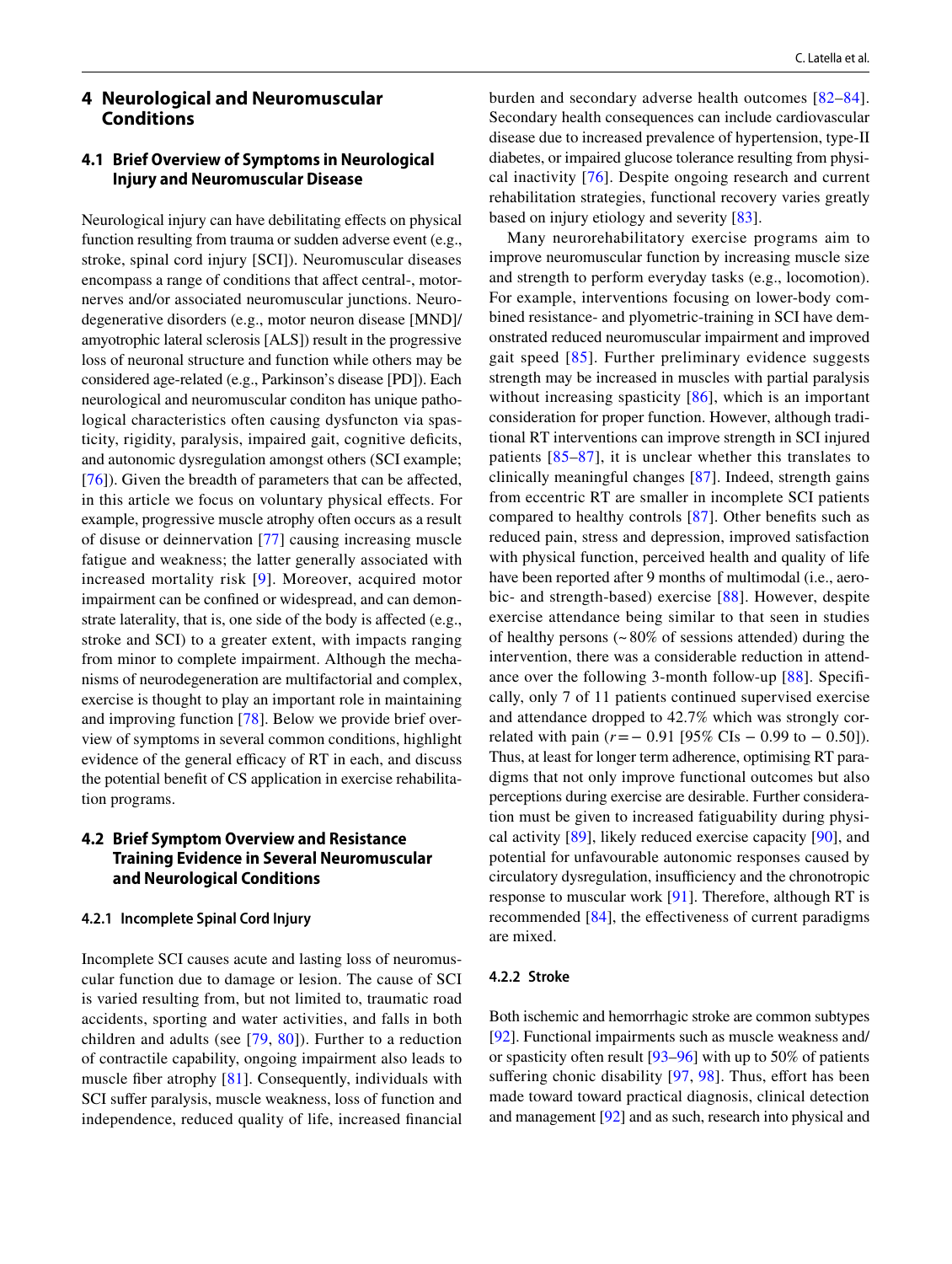assited therapies to improve stroke outcomes is ongoing but success varies [[99–](#page-13-31)[101](#page-14-0)].

Specifcally, RT has been trialled across early [\[102](#page-14-1)[–104](#page-14-2)], late [[105](#page-14-3)], and chronic [\[106](#page-14-4), [107\]](#page-14-5) phases of stroke rehabilitation. Although it is generally agreed that RT improves muscle strength in stroke patients, there remains conjecture as to whether increases in strength improve functional task perfor-mance (e.g., walking, stair climbing) [\[108–](#page-14-6)[111\]](#page-14-7). Evidence also suggests high-volumes of practice of repetitive motor task-orientated- and specifc-training is efective in stroke rehabilitation [\[101](#page-14-0)]. However, as noted in studies in healthy populations comparing CS and TS RT [\[21–](#page-11-21)[24\]](#page-11-16), the power output and movement velocity required to optimally perform such actions becomes compromised with continuous efforts compared to intermittent efforts. Alternatively, unilateral high-load training of the unafected limb has been shown to induce 'cross-education' (e.g., improved strength, function or increased range of motion of contralateral muscle group) in stroke survivors [[112–](#page-14-8)[115](#page-14-9)]. Specifcally, some evidence suggests that the contralateral improvement in strength may also translate to functional task improvements (e.g., gait) [[114\]](#page-14-10). Other evidence also suggests that interlimb neural plasticity is increased in stroke patients [[116](#page-14-11)], presenting an opportunity for further exploration of diferent RT paradigms (e.g., paradigms facilitating the delivery of greater training loads), such as CS, to promote cross-education.

#### **4.2.3 Parkinson's Disease**

Parkinson's disease affects  $\sim$  2% of the population over 60 years of age [\[117\]](#page-14-12). Slowness of movement (i.e., bradykinesia), is a primary symptom associated with tremor, impaired balance, muscle weakness, and reductions in muscular power and velocity during movement repetition [\[118,](#page-14-13) [119](#page-14-14)]. The extent to which muscle weakness and bradykinesia can be attenuated or reversed in PD is yet to be fully elucidated. Typical medications including dopamine agonists and levodopa are associated with a number of side efects, including nausea, confusion, postural hypotension and potentiation of bradykinesia amongst others [\[120](#page-14-15)]. Whilst pharmacological strategies can be effective, the functional consequences of motor symptoms and reduced mobility often remain.

Consequently, exercise interventions have been implemented in PD [[121\]](#page-14-16) with evidence suggesting that exercise can stimulate positive neurotrophic, inflammatory, and microglial responses [[122](#page-14-17)]. Functionally speaking, RT has been employed to mitigate bradykinesia and muscle weakness with a three-fold rationale: (1) RT may target strength deficits typically associated with bradykinesia; (2) exercise may delay the progression of self-reported PD symptoms (Unifed Parkinson's Disease Rating Scale); and (3) RT increases force- and power-generating capacity of the muscle, which may contribute to improvements in functional capacity. PD symptom progression contributes to a decline in motor functionality, thus, interventions promoting aspects of physical function such as strength and power are of critical importance [[123\]](#page-14-18). In support, a systematic review  $[119]$  $[119]$  and several studies  $[124–127]$  $[124–127]$  $[124–127]$  $[124–127]$  have shown improvements in strength, physical performance, balance, gait, PD specifc scales and/or quality of life following RT interventions. More specifcally, some evidence also demonstrates that power-based RT can improve upper- and lower-limb bradykinesia scores, peak power, and can modify both loadvelocity and load-power profles [[128](#page-14-21), [129](#page-14-22)]. Consequently, Ramazzina et al. [[119\]](#page-14-14) also highlight the need to investigate diferent RT paradigms in PD to understand the specifc benefit and efficacy of each.

## **4.2.4 Motor Neuron Disease, Amyotrophic Lateral Sclerosis and Sub‑Types**

Motor neuron disease/ALS and various sub-types can result in progressive muscle weakness, fatigue, spasticity, and respiratory insufficiency  $[130, 131]$  $[130, 131]$  $[130, 131]$ . Negative psychological effects are also prevalent, such as depression and anxiety [[131\]](#page-14-24). Expected survival typically ranges from 20 to 48 months although~10% of patients may survive longer than 10 years [\[132\]](#page-14-25). Thus, encouraging exercise in light of progressive paralysis and severely reduced life expectancy may seem difficult. Consequently, the benefits of RT in MND/ALS are poorly understood and the number of exercise trials are limited (for review see [[133](#page-14-26)]). However, it appears worthwhile to understand whether strategic RT can serve to reduce the loss of motor units, and partially preserve neuromuscular function in MND/ALS. That being said physical activity in MND/ALS in somewhat controversial and whether pre-disease chronic vigorous exercise [\[134](#page-14-27)], or that prescribed as treatment  $[135]$  $[135]$  $[135]$ , is beneficial or detrimental has been debated. For example, intense exercise can cause high oxidative stress and glutamate excitotoxicity which is thought to facilitate disease progression [\[134](#page-14-27)] as higher than normal glutamate concentrations can lead to neuronal cell damage and death [[136\]](#page-15-0). Therefore, physical exercise that serves to improve or maintain function and psychological well-being, but does not contribute to more rapid disease progression is favorable; but further trials are required.

# **4.3 Proposed Cluster Set Rationale in Neurological and Neuromuscular Conditions**

From a physical perspective, partial or complete impairment of motor function (immediate or progressive) resulting in muscle atrophy, weakness, fatigue, and reduced functionality are common across neurological and neuromuscular conditions. Although RT is often used as a rehabilitative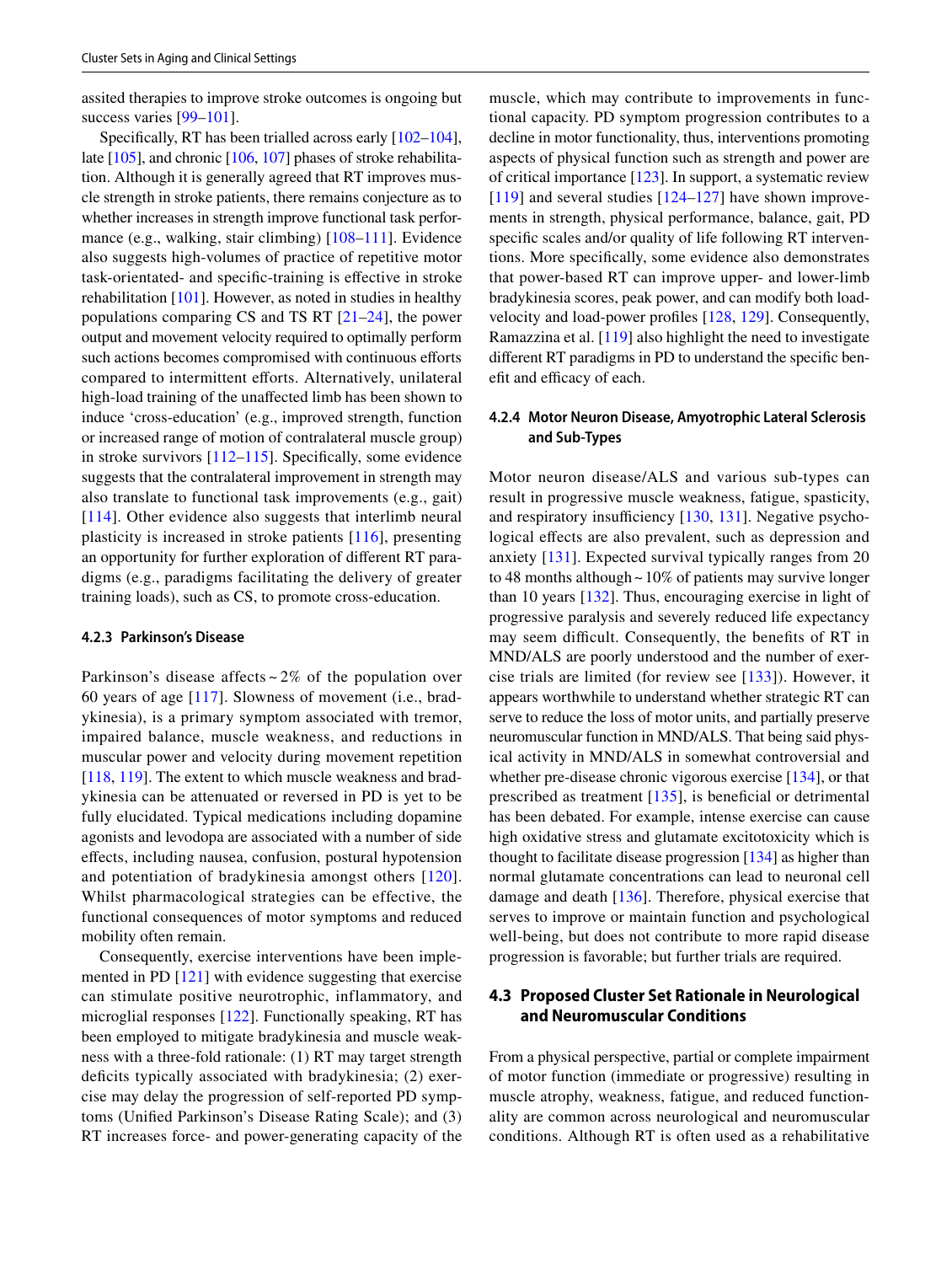tool, it is unclear if current approaches are optimal. Alternatively, we propose that CS RT may contribute to functional adaptations, or at the very least improve patient perceptions of RT. Given the heterogeneity of disability and functional capacities of such patients we also emphasise that CS can be easily adapted to suit exercises specifc to each condition, individual and stage of the rehabilitation program at the discretion of the exercise professional; which may not always be as simple with techniques that require additional equipment or expertise (i.e., stimulated muscle contractions). CS may also be programmed to minimize acute neuromuscular fatigue which is of beneft to such patients, avoid large declines in movement or session quality, and minimize the recovery period required. Additionally, it can be theroized that CS may help attenuate adverse autonomic responses caused by circulatory dysregulation, insufficiency and chronotropic responses to muscular work, but specifc research is required. RT is also known to elicit cross-education of strength between limbs in both upper- and lowerbody muscles [\[137](#page-15-1)] and has been used in neurorehabilitatory settings with unilateral impairment [[115](#page-14-9)]. To our knowledge, only two studies have assessed the cross-education effects of CS [\[138,](#page-15-2) [139\]](#page-15-3). Specifically, Farinas et al. [\[138\]](#page-15-2) compared 5 weeks of TS  $(5 \times 6$  repetitions at a 10RM load) and CS  $(30 \times 1)$  repetitions with 18.5 s rest between repetitions) bicep curl training versus control in 35 active young adults  $(n=11-12$  per group) [[138\]](#page-15-2). TS produced greater improvements in maximum dynamic and isometric strength of untrained elbow fexors, with greater fatigue purported as the reason for this observation. Alternatively, Iglesias-Soler et al. [[139\]](#page-15-3) conducted a complimentary study whereby leg extension was performed with TS  $(4 \times 8$  repetitions at a 10RM load) or the rest-redistribution CS method  $(1 \times 32)$ repetitions with 17.4 s rest between repetitions) twice per week for 5 weeks in healthy adults ( $n=6$  per group). Similar changes in maximum dynamic and isometric force were reported for TS and CS with results from their main experiment suggesting both protocols result in a similar total volume load. Thus, although direct evidence in neurological and neuromuscular conditions is lacking, the potential benefts and use of CS warrants at least some discussion. For example, CS may be confgured to enable a greater unilateral training load to be performed [[140](#page-15-4)] rather than purposefully equating the volume to TS and minimizing fatigue. In particular, mechanisms underpinning cross-education are thought to be largely neural  $[141–143]$  $[141–143]$  $[141–143]$  $[141–143]$  and RT adaptations are generally greater when higher relative training loads (i.e., as a percentage of maximum) are used [[144\]](#page-15-7). Thus, unilateral CS interventions that minimize fatigue and allow relatively higher loads to be performed may be a plausible strategy in conditions with unilateral impairment (e.g., stroke and SCI) and specifc investigation is warranted. However, it should also be noted that the greater fatigue induced by TS may also be an important stimulus for adaptation in untrained limbs [\[138\]](#page-15-2), and therefore, these factors should also be considered when deciding on the most appropriate approach. Alternatively, CS can be programmed to reduce physiological stress or higher levels of muscular activation compared to fatiguing TS which may be applicable in other conditions (e.g., MND/ALS), although this is speculative. We further speculate that CS may also be more tolerable and improve long-term adherence, whilst promoting muscle strength, speed, and power, and improve functional independence and psychological wellbeing (Table [1\)](#page-4-0).

# **5 Chronic Heart and Cardiovascular Disease(s)**

## **5.1 Symptom Burden and Implications in Chronic Heart and Cardiovascular Diseases**

Globally, cardiovascular diseases are considered the leading cause of mortality [\[145,](#page-15-8) [146\]](#page-15-9). Many risk factors for cardiovascular disease exist (see [\[147](#page-15-10)]), however, several are modifable via positive lifestyle changes (e.g., increased physical activity). In individuals already sufering from cardiac disease and chronic heart failure, the beneft of rehabilitative exercise programs is well recognized but underutilized [[148](#page-15-11), [149\]](#page-15-12). Previously, RT has been suggested as less suitable in cardiac rehabilitation due to early evidence reporting adverse blood pressure responses [[150,](#page-15-13) [151](#page-15-14)]. Both systolic and diastolic blood pressure can increase resulting in greater mean pressure [[152\]](#page-15-15), and both blood pressure and heart rate changes are more apparent during forceful muscular contractions [[153](#page-15-16)]. Furthermore, greater relative contraction forces increase intramuscular pressure and muscle ischemia. In turn, this causes vasoconstriction and combined with increased cardiovascular output during muscular work results in unfavourable changes in systolic, diastolic and mean blood pressure, and peripheral vascular resistance [[153,](#page-15-16) [154\]](#page-15-17). Additionally, performing a Valsalva manoeuvre during strong muscle effort can also increase intrathoracic pressure, decrease venous return and the possibility of lower cardiac output [[155](#page-15-18)]. However, increased systolic blood pressure may occur secondary to increased intrathoracic pressure during a Valsalva manoeuvre, where the increased pressure can exert a direct efect on arterial vessels [\[156,](#page-15-19) [157\]](#page-15-20). Light-headedness or dizziness may also result [[151](#page-15-14), [158\]](#page-15-21) and other physiological responses during RT include increased oxygen uptake, heart rate and an early increase then plateau in stroke volume [\[152](#page-15-15)].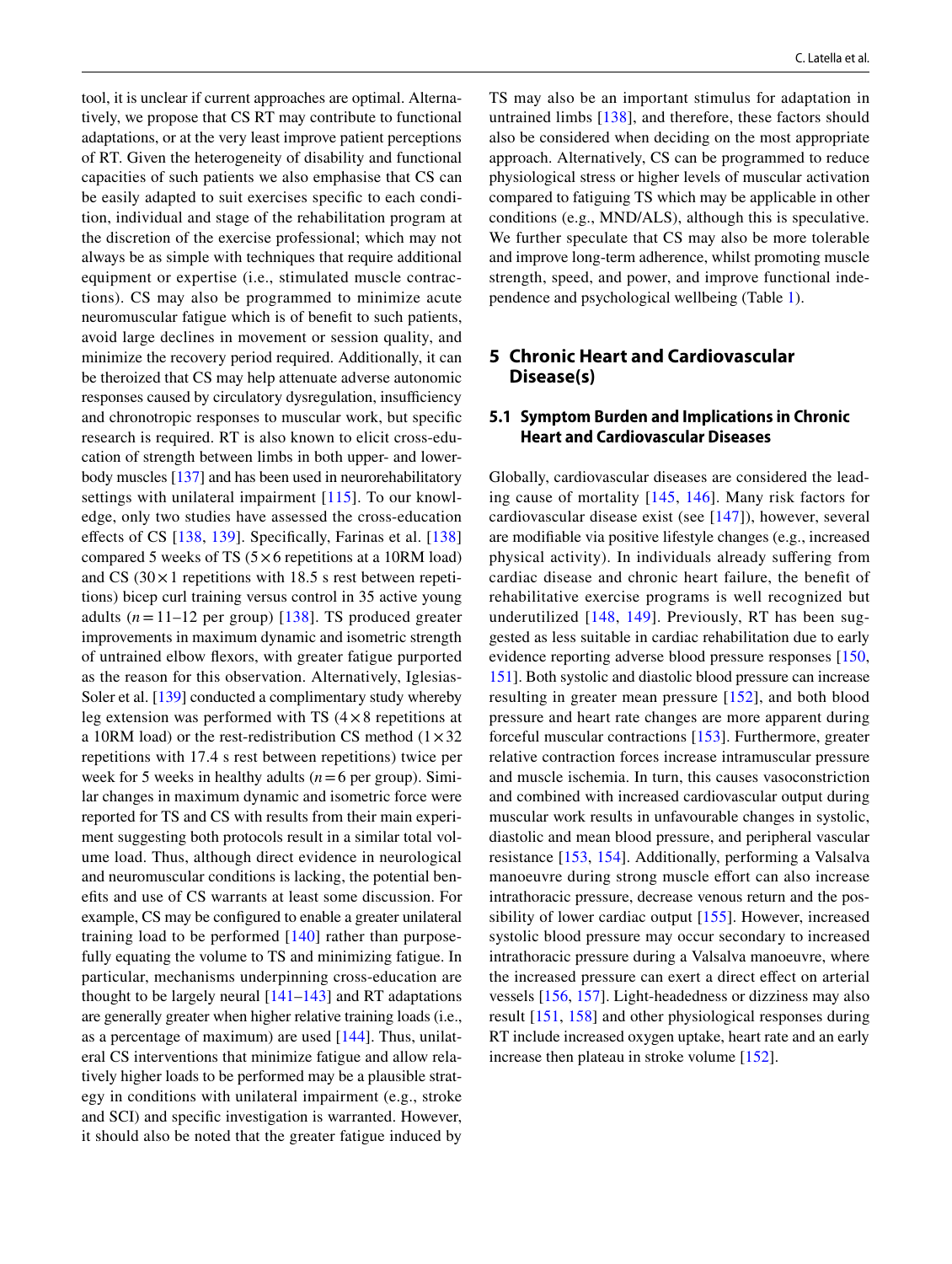# **5.2 Cluster Set Evidence and Proposed Rationale in Cardiac Rehabilitation**

Exercise strategies that implement short bouts of work interspersed with rest intervals may allow cardiac patients to exercise safely and efectively at higher intensities of effort [[159](#page-15-22)[–161](#page-15-23)]. Despite emphasis on aerobic training, the benefts of RT are well-known and include improved muscle strength, function, exercise capacity, independence and quality of life [\[162–](#page-15-24)[164\]](#page-15-25), all of which support its application in cardiac patients. When applied in addition to aerobic training, both strength and aerobic ftness are improved [\[165](#page-15-26)], and cardiovascular and all-cause mortality is reduced [\[166\]](#page-15-27). However, many cardiac RT programs tend to employ TS paradigms (e.g., 3 sets of 6–15 repetitions with light to moderate loads which are not often performed to momentary muscle failure). In general, continuous high repetitions increase cardiovascular load [\[167\]](#page-15-28) and result in unfavourable hemodynamic [\[168\]](#page-15-29) and subsequent blood pressure [\[169\]](#page-15-30) responses. Combined with greater fatigue and perception of effort, this may become problematic due to already compromised cardiovascular function, poor exercise capacity, and tolerance of patients [[170\]](#page-15-31). However, shorter continuous eforts (i.e., 6 repetitions) minimize adverse cardiovascular autonomic responses (e.g., blood pressure, heart-rate and cardiac output) compared to higher repetition (i.e., 15 repetition) protocols despite greater relative loads [[171\]](#page-15-32). When the contraction period is shortened further and rest between each repetition (e.g., 1–2 s) is allowed in the same fashion as CS, pressure load on the cardiovascular system appears to be reduced [[163](#page-15-33)]. Evidence in healthy individuals shows that rest re-distribution CS result in less metabolic acidosis and parasympathetic withdrawal [[167\]](#page-15-28). In addition, less pronounced parasympathetic withdrawal has also been noted with the inter-repetition CS method compared to TS and the rest-pause CS configuration  $[26]$  $[26]$ , and is suggested to also reduce post-exercise impacts on cardiac vagal control and baroreflex sensitivity [\[172](#page-15-34)]. However, mixed blood pres-sure responses are reported with either higher [[173](#page-16-0), [174](#page-16-1)] or lower [\[175](#page-16-2)] values recorded when repetitions are performed intermittently (i.e., CS) compared to TS in healthy individuals. To our knowledge, only one study has directly investigated CS in cardiac patients [\[176](#page-16-3)] where such benefts may have the most relevance. Specifcally, the authors utilized the inter-repetition rest method and compared this to TS in elderly (~ 75 years) male coronary patients. The use of CS delayed the increase in the rate pressure product compared to TS confgurations. Thus, higher levels of cardiovascular stress are experienced for a shorter period and may allow for a safer delivery of RT. However, upon further investigation a modifed version of the rest-pause technique has also been trialled in elderly heart failure patients (73 years, 80% males) [[177](#page-16-4)]. Modifed rest-pause RT or combined aerobic and traditional RT was implemented for 4 weeks, prior to a further 4-week period of combined aerobic and traditional RT for both groups [\[177\]](#page-16-4). Specifically, patients were permitted self-determined breaks (minimum of 30 s) until the whole duration of the exercise (5 min) was completed with initial loads corresponding to 40% 1RM. After 8 weeks, patients in the modifed rest-pause group showed greater improvements in aerobic capacity, and muscular strength (efect size for muscular strength only). Based on emerging evidence we suggest that further acute and chronic investigations are required to comprehensively examine the efficacy of CS across various cohorts of cardiac patients.

## **6 Pulmonary Diseases**

# **6.1 Symptom Burden and Implications in Pulmonary Diseases**

Lung cancer and chronic respiratory conditions, including chronic obstructive pulmonary disease (COPD), cystic fbrosis and interstitial lung disease involve abnormalities of the airways or other structures and tissues of the lung [[178](#page-16-5)]. Muscle dysfunction and physical dysfunction are common in chronic lung disease [[7\]](#page-11-5) and cancer [[179–](#page-16-6)[181](#page-16-7)]. Physiological mechanisms underpinning muscular dysfunction in COPD include muscle atrophy, fber-type shift (i.e., type-I to type-IIx), reduced capillary number and density, poor oxidative capacity, and reduced mitochondrial density and function (see [[7](#page-11-5)]). However, a common distressing symptom experienced by individuals is the feeling of shortness of breath (i.e., dyspnea) defned as "a subjective experience of breathing discomfort that consists of qualitatively distinct sensations that vary in intensity" [[182–](#page-16-8)[184](#page-16-9)] and is recognized as a contributor to reduced exercise capacity in pulmonary conditions [[185](#page-16-10), [186](#page-16-11)]. Individuals with COPD experience greater perceptions of effort, discomfort, and "unsatisfied inspiration" during exercise compared to healthy individuals [[187\]](#page-16-12). It is also suggested that the heightened perception of effort and exertional dyspnea can generate strong emotional reactions including fear, anxiety, and distress, and contribute to activity avoidance [[8,](#page-11-6) [188](#page-16-13)]. Activity avoidance begins a subsequent vicious cycle of physiological deconditioning that further exacerbates symptoms of dyspnea and fatigue. In turn, this results in reduced tolerance of even lower efort activity (i.e., reduced capacity to perform daily activities), and further avoidance [\[5](#page-11-4), [8,](#page-11-6) [189](#page-16-14)]. This cycle can continue to progress, reducing physical function and quality of life, ultimately accelerating the trajectory towards mortality [\[8](#page-11-6), [190,](#page-16-15) [191\]](#page-16-16) (Fig. [2](#page-9-0)). Consequently, relevant strategies to reduce exertional dyspnea with exercise are important to avoid activity deterance and foster ongoing participation [[192](#page-16-17)].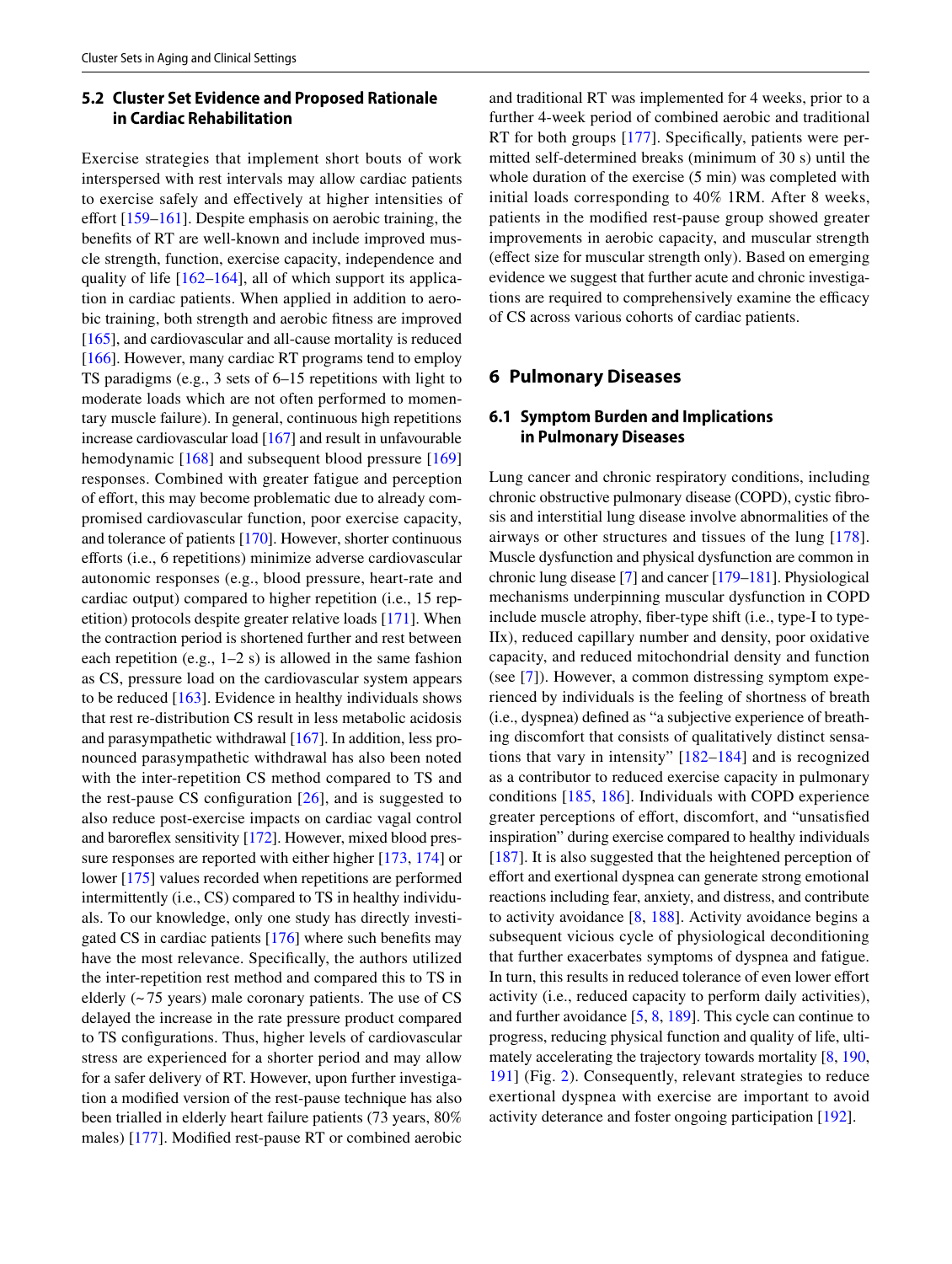<span id="page-9-0"></span>

## **6.2 Physiological and Psychosocial Rationale for Cluster Sets in the Management of Dyspnea**

Although it is increasingly recognized that exercise participation may improve symptoms of dyspnea, there is no consensus on the optimal training strategy [[195](#page-16-18)]. Further, the therapeutic efficacy to manage symptoms is often limited by the amount of exercise that individuals experiencing dyspnea can achieve [\[182](#page-16-8), [192,](#page-16-17) [196\]](#page-16-19). The concept of modifying the exercise stimulus around dyspnea in clinical populations is not novel and evidence from pulmonary rehabilitation suggests that the exercise prescription needs to be targeted to symptom burden [[197,](#page-16-20) [198](#page-16-21)]. Results from aerobic exercise literature indicate that individuals partaking in interval training experience reduced dyspnea and leg discomfort, fewer unintended breaks compared to continuous training [\[196\]](#page-16-19), and achieve intensities of effort during exercise that are otherwise intolerable [\[178,](#page-16-5) [192](#page-16-17), [196\]](#page-16-19). Moreover, interval training can increase the overall duration/work performed compared to continuous training in individuals with COPD [\[196,](#page-16-19) [199\]](#page-16-22).

With preliminary evidence indicating that aerobic exercise can be confgured in a way to impact symptoms of dyspnea, it is not unreasonable to suggest that these principles also apply to CS as a form of "interval-like" RT [\[200\]](#page-16-23). Thus, we speculate that CS could result in similar reductions in dyspnea as with other modes of exercise. Essentially, by incorporating additional rest periods within each RT set (Fig. [1\)](#page-2-0), the efects of accumulated fatigue and exertional dyspnea on exercise performance may be minimized, and serve to improve the volume of work performed [[196\]](#page-16-19). As highlighted, prior research shows CS result in fatigue minimization, but may also result in lower perceptions of effort in comparison to traditional configurations; though this is somewhat equivocal [\[29](#page-12-30)[–32,](#page-12-2) [203\]](#page-16-24). Furthermore, the consensus from the feld of pulmonary rehabilitation is that the future of exercise prescription should address the key contributors limiting exercise, including but not limited to, dyspnea, fatigue, anxiety, and self-efficacy. Specific consideration should also be given to session tolerability and promotion of independent adoption and maintenance of exercise [\[178,](#page-16-5) [184,](#page-16-9) [186](#page-16-11), [196](#page-16-19), [198,](#page-16-21) [201,](#page-16-25) [202,](#page-16-26) [204](#page-16-27)]. Given the demonstrated benefts of CS in healthy populations and potential beneft in pulmonary settings [[200\]](#page-16-23) future research should directly examine their effect on measures of dyspnea and psychosocial responses. Positive evidence will assist eforts to promote exercise participation and work towards optimization in this area.

# **7 Practical Considerations and Suggestions**

Given the potential efficacy and benefit of CS proposed, here we provide several practical strategies and suggestions for their tentative and future implementation in aged and clinical settings. However, we caveat that, though there is growing evidence in healthy populations, less is available across clinical populations and so their plausibility and beneft still requires further condition-specifc investigation. First, exercise professionals should familiarize themselves with CS. This should include obtaining an understanding of documented benefts in both acute and chronic settings, diferent CS structures and their applicability for use at the individual and condition level. These benefts should also be discussed and explained to the patient/individual prior to implementation to ensure understanding of the reasons for modifcation of resistance- or rehabilitative-exercise programming. This may help to create further interest in the exercise and perceived benefts, possibly contributing to the likelihood of adoption and/or adherence. Initially, it may be better to modify the set-structure of current exercises performed by patients/individuals, and it is plausible that CS can be adopted across a range of resistive exercises to suit individual needs (see  $[25]$  $[25]$ ). Importantly, CS can be adapted to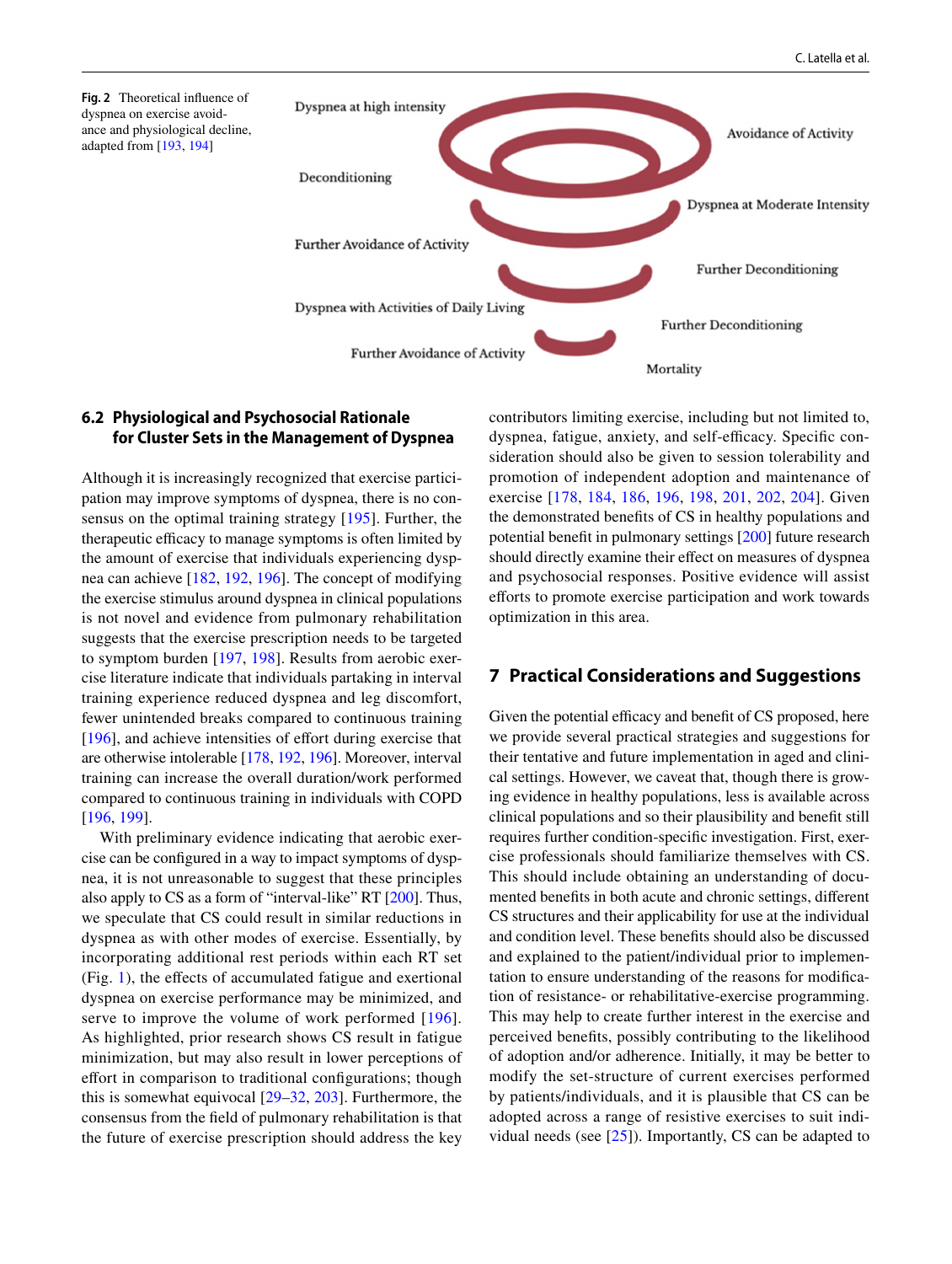

<span id="page-10-0"></span>**Fig. 3** Flowchart of practical suggestions for the adoption and implementation of CS into health-related and clinical exercise practice. CS: cluster sets

suit resistance-type exercises specifc to the condition, individual, stage of rehabilitation and exercise program, as more typical exercises performed in healthy individual exercise programs are not always possible or advantageous. We suggest that this occurs before the implementation of new exercises to avoid difficulty in learning a new movement skill/ task and set confguration simultaneously, or conversely, this may serve to help learn a movement more efectively if the CS is confgured so that fatigue is minimized. Patient feedback on fatigue perception, tolerance, and enjoyment should also be sought early as this is also likley to provide insight into the likelihood of independent adherence and behaviour modifcation. It should also be highlighted that depending on the CS structure implemented (bar the rest-redistribution method), extra time, albeit it minimal, is required compared to TS RT. We also suggest that CS, as with all forms of RT, should compliment other rehabilitation or exercise strategies rather than used in an exclusive fashion. Lastly, we acknowledge that other RT strategies (e.g., stimulated or eccentric exercise for example), also demonstrate potential benefts in the aforementioned settings. Thus, it should be clarifed that the information presented here does not aim to discredit or suggest the avoidance of such approaches. Rather, CS provide a promising new avenue to build upon existing evidence and advance research and practice in clinical settings. Their potential benefts may be either somewhat unique, or likely achieve equivalent positive outcomes compared to other strategies (Fig. [3](#page-10-0)).

# **8 Conclusion**

Emerging evidence suggests that, even when fatigue during RT is minimized, positive adaptations still occur and may improve subjective experiences. CS are one such paradigm that is used in human performance settings but have only begun to be utilized in aged and clinical settings. Overall, CS show potential for application where older age, injury, and/ or disease cause weakness and fatigue, and limit exercise capacity or tolerance. In an acute sense, CS may improve exercise tolerance and reduce perception of effort and discomfort, maintain acute neuromuscular performance (or where necessary, allow greater training loads/volumes to be achieved) and mitigate adverse physiological responses. Subsequently, this may help facilitate long-term adherence and thus, continued positive adaptations in muscle and physical function. In light of this, further research should also seek to closely monitor autonomic responses (e.g., blood pressure and heart rate responses) to gain a greater understanding of the acute physiologic stimulus across conditions, and further exploration of specifc kinetic and kinematic variables and outcomes in relevant clinical populations of interest. Specifcally, the rest re-distribution CS method may have the added beneft of not requiring any additional training time. Collectively, we have highlighted emerging evidence, and sought to give insight into several settings where CS may be advantageous. The information presented is intended to be useful for exercise professionals working in clinical settings who may wish to consider the application of CS for their patients. However, we acknowledge that there are numerous health-related settings that are beyond the scope of this article. We also emphasise the need for further high-quality CS-specifc research (acute and chronic examing both efficacy and effectiveness) in these areas.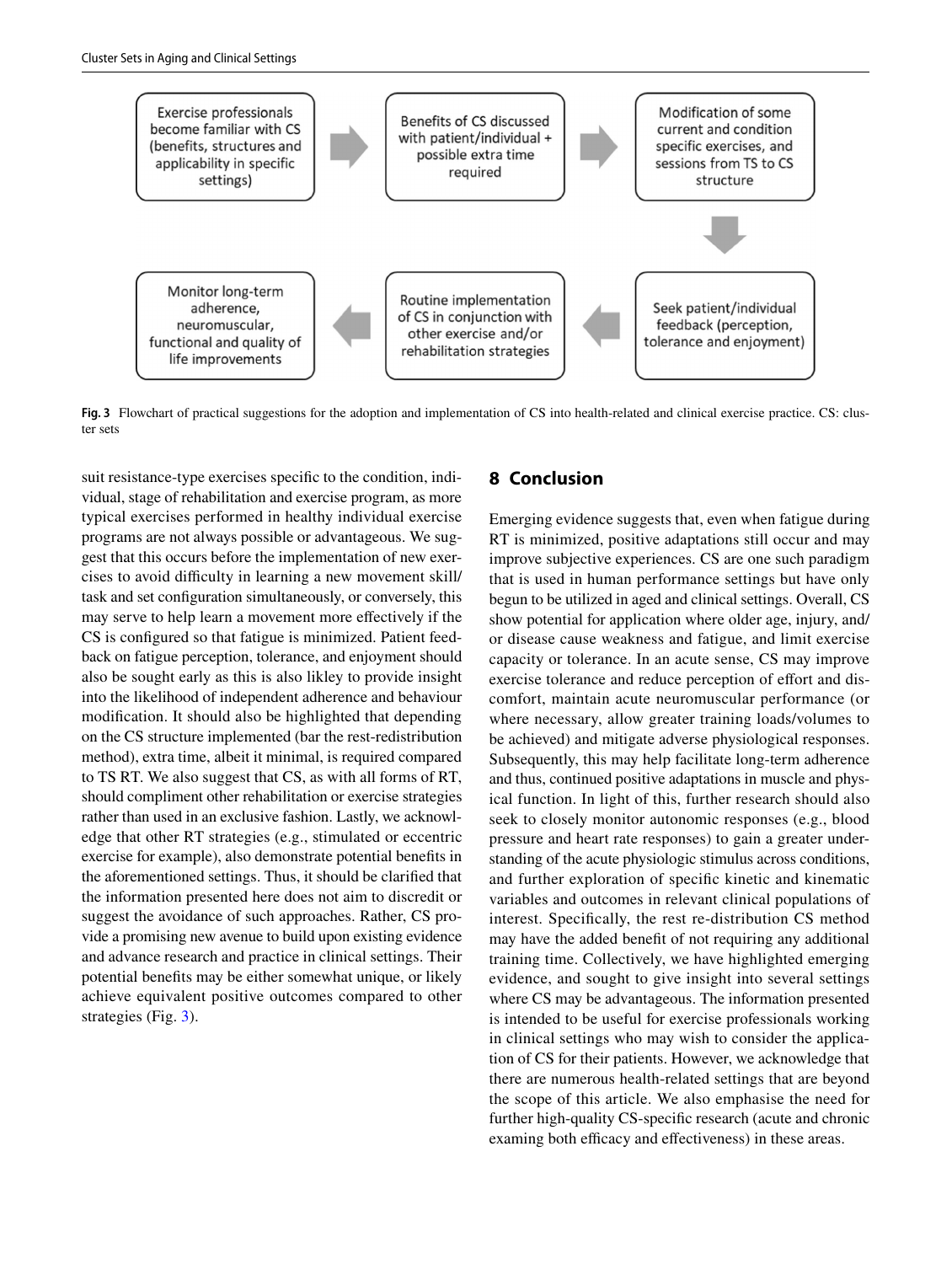#### **Declarations**

**Funding** No fnancial support was received for the conduct of this article or for the preparation of this manuscript.

**Conflict of interest** The authors declare that they had no conficts of interest.

**Ethical approval** Due to the nature of the study, ethical approval was not required.

**Consent to participate** Not applicable.

**Consent for publication** Not applicable.

**Availability of data and material:** Not applicable.

**Code availability** Not applicable.

**Author contributions** CL, CF and KK conceptualised the article. CL, CF, LM, JS drafted the article and KK and CP-M provided critical review.

## **References**

- <span id="page-11-0"></span>1. Bahat G, Kilic C, Eris S, Karan MA. Power versus sarcopenia: Associations with functionality and physical performance measures. J Nutr Health Aging. 2020. [https://doi.org/10.1007/](https://doi.org/10.1007/s12603-020-1544-8) [s12603-020-1544-8](https://doi.org/10.1007/s12603-020-1544-8).
- <span id="page-11-1"></span>2. Moreland JD, Richardson JA, Goldsmith CH, Clase CM. Muscle weakness and falls in older adults: a systematic review and metaanalysis. J Am Geriatric Soc. 2004;52(7):1121–9.
- <span id="page-11-2"></span>3. Rantanen T, Harris T, Leveille SG, Visser MM, Foley D, Masaki K, Guralink JM. Muscle strength and body mass index as longterm predictors of mortality in initially healthy men. J Gerenotol Ser A. 2000;55(3):M168–73.
- <span id="page-11-3"></span>4. Moens K, Higginson IJ, Harding R. Are there diferences in the prevalence of palliative care-related problems in people living with advanced cancer and eight non-cancer conditions? A systematic review. J Pain Symptom Manage. 2014;48(4):660–77.
- <span id="page-11-4"></span>5. Hayen A, Herigstad M, Pattinson KT. Understanding dyspnea as a complex individual experience. Maturitas. 2013;76(1):45–50.
- 6. Maltais F, Decramer M, Casaburi R, Barreiro E, Burelle Y, Debigare R, et al. An official American Thoracic Society/European Respiratory Society statement: update on limb muscle dysfunction in chronic obstructive pulmonary disease. Am J Respir Crit Care Med. 2014;189(9):e15-62.
- <span id="page-11-5"></span>7. Reardon JZ, Lareau SC, ZuWallack R. Functional status and quality of life in chronic obstructive pulmonary disease. Am J Med. 2006;119(10 Suppl 1):32–7.
- <span id="page-11-6"></span>8. Garcia-Hermoso A, Cavero-Redondo I, Ramirez-Velez R, Ruiz JR, Ortega FB, Lee DC, et al. Muscular strength as a predictor of all-cause mortality in an apparently healthy population: a systematic review and meta-analysis of data from approximately 2 million men and women. Arch Phys Med Rehabil. 2018;99(10):2100–13.
- <span id="page-11-7"></span>9. De Backer IC, Schep G, Backx FJ, Vreugdenhil G, Juipers H. Resistance training in cancer survivors: a systematic review. Int J Sports Med. 2009;30(10):703–12.
- <span id="page-11-8"></span>10. Fairman CM, Hyde PN, Focht BC. Resistance training interventions across the cancer continuum: a systematic review of

the implementation of resistance training principles. Br J Sports Med. 2017;51(8):677–85.

- <span id="page-11-20"></span>11. Winter EM, Abt G, Brookes CFB, Challis JH, Fowler NE, Knudson DV, et al. Misuse of "power" and other mechanical terms in sports an exercise sciences research. J Strength Cond Res. 2016;30(1):292–300.
- <span id="page-11-9"></span>12. Pareja-Blanco F, Rodriguez-Rosell D, Aagaard P, Sanchez-Medina L, Ribas-Serna J, Mora-Custodio R, et al. Time course of recovery from resistance exercise with diferent set confgurations. J Strength Cond Res. 2018. [https://doi.org/10.1519/JSC.](https://doi.org/10.1519/JSC.0000000000002756) [0000000000002756](https://doi.org/10.1519/JSC.0000000000002756).
- 13. Latella C, Teo W-P, Harris D, Major B, Vanderwesthuizen D, Hendy AM. Effects of acute resistance training modality on corticospinal excitability, intra-cortical and neuromuscular responses. Eur J Appl Physiol. 2017;117(11):2211–24.
- 14. Marshall PWM, Cross R, Haynes M. The fatigue of a full body resistance exercise session in trained men. J Sci Med Sport. 2018;21(4):422–6.
- <span id="page-11-10"></span>15. Moran-Navarro R, Perez CE, Mora-Rodriguez R, de la Cruz-Sanchez E, Gonzalez-Badillo JJ, Sanchez-Medina L, et al. Time course of recovery following resistance training leading or not to failure. Eur J Appl Physiol. 2017;117:2387–99.
- <span id="page-11-11"></span>16. Steele J. What is (perception of) effort? Objective and subjective effort during task performance. PsyArXiv. [https://doi.org/](https://doi.org/10.31234/osf.io/kbyhm) [10.31234/osf.io/kbyhm.](https://doi.org/10.31234/osf.io/kbyhm)
- <span id="page-11-12"></span>17. Rhodes RE, Kates A. Can the afective response to exercise predict future motives and physical activity behaviour? A systematic review of published evidence. Ann Behav Med. 2015;49(5):715–31.
- 18. Fairman CM, Nilsen TS, Newton RU, Taaffe DR, Spry N, Joseph D, et al. Reporting of resistance training dose, adherence, and tolerance in exercise oncology. Med Sci Sports Exerc. 2019;52(2):315–22.
- <span id="page-11-13"></span>19. Coletta AM, Marquez G, Thomas P, Thoman W, Bevers T, Brewster AM, et al. Clinical factors associated with adherence to aerobic and resistance physical activity guidelines among cancer prevention patients and survivors. PLoS ONE. 2019. [https://doi.](https://doi.org/10.1371/journal.pone.220814) [org/10.1371/journal.pone.220814](https://doi.org/10.1371/journal.pone.220814).
- <span id="page-11-14"></span>20. Oliver JM, Kreutzer A, Jenke S, Phillips MD, Mitchell JB, Jones MT. Acute responses to cluster sets in trained and untrained men. Eur J Appl Physiol. 2015;115:2383–93.
- <span id="page-11-21"></span>21. Tufano JJ, Conlon JA, Nimphius S, Brown LE, Seitz LB, Williamson BD, et al. Maintenance of velocity and power with cluster sets during high volume back squats. Int J Sports Physiol Perform. 2016;11:885–92.
- 22. Oliver JM, Kreutzer A, Jenke SC, Phillips MD, Mitchell JB, Jones MT. Velocity drives greater power observed during back squat using cluster sets. J Strength Cond Res. 2016;30(1):235–43.
- <span id="page-11-15"></span>23. Tufano JJ, Conion JA, Nimpius S, Brown LE, Banyard HG, Williamson BD, et al. Cluster sets: permitting greater mechanical stress without decreasing relative velocity. Int J Sports Physiol Perform. 2017;12:463–9.
- <span id="page-11-16"></span>24. Latella C, Teo W-P, Drinkwater EJ, Kendall K, Haff GG. The acute neuromuscular responses to cluster set resistance training: a systematic review and meta-analysis. Sports Med. 2019;49:1861–77.
- <span id="page-11-17"></span>25. Kassiano W, Costa D, de Lima-Junior D, Gantois P, Fonseca F, Da Cunha CM, de Sousa FL. Parasympathetic nervous activity responses to diferent resistance training systems. Int J Sports Med. 2020;41:1–8.
- <span id="page-11-18"></span>26. Haff GG, Hobbs RT, Haff EE, Sands WA, Pierce KC, Stone MH. Cluster training: a novel method for introducing training program variation. Strength Cond J. 2008;30(1):67–76.
- <span id="page-11-19"></span>27. Tufano JJ, Brown LE, Haff GG. Theoretical and practical aspects of diferent cluster set structures: a systematic review. J Strength Cond Res. 2017;31(3):848–67.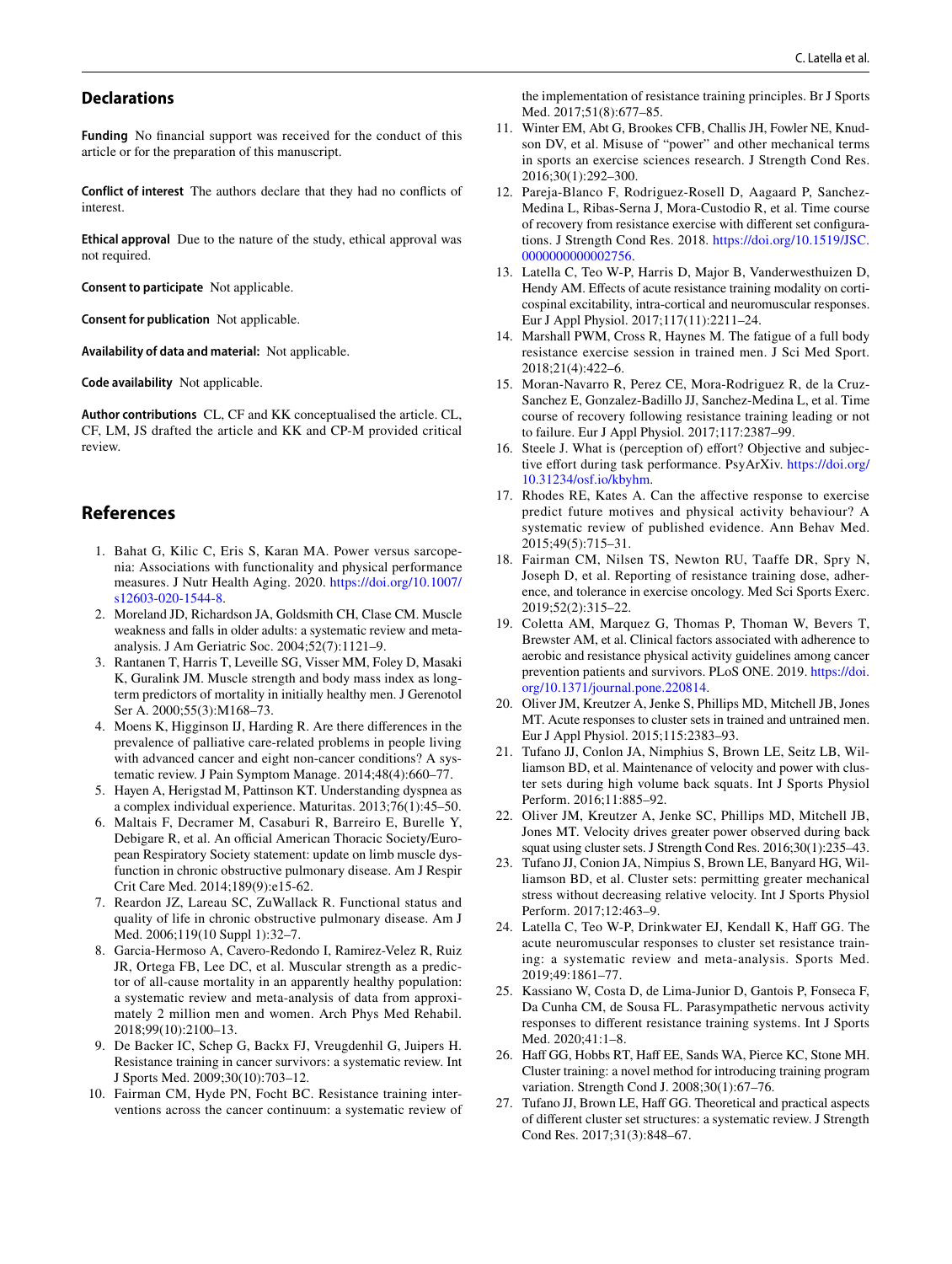- <span id="page-12-0"></span>28. Halperin I, Emanuel A. Rating of perceived effort: methodological concerns and future directions. Sports Med. 2020;50:679–87.
- <span id="page-12-30"></span>29. Vasconcelos GC, De Vasconcelos Costa BD, Damorim IR, Santos TM, Cyrino ES, de Lima-Junior D, et al. Do traditional and cluster-set resistance training systems alter the pleasure and efort perception in trained men? J Phys Educ Sport. 2019;10(3):823–8.
- <span id="page-12-15"></span>30. Hardee JP, Lawrence MM, Utter AC, Triplett NT, Zwetsloot KA, McBride JM. Efect of inter-repetition rest on ratings of perceived exertion during multiple sets of the power clean. Eur J Appl Physiol. 2012;112(8):3141–7.
- <span id="page-12-1"></span>31. Cuevas-Aburto J, Jukic I, Gonzalez Hernandez JM, Janicijevic D, Barboza-Gonzalez P,Chirosa L, et al. Efect of resistance training programs difering in the set confguration on maximal strength and explosive actions performance. Int J Sports Physiol Perform. In press.
- <span id="page-12-2"></span>32. Jukic I, Tufano JJ. Shorter but more frequent rest periods: No efect on velocity and power compared to traditional sets not performed to failure. J Hum Kinet. 2019;66:257–68.
- <span id="page-12-3"></span>33. Folland JP, Irish CS, Roberts JC, Tarr JE, Jones DA. Fatigue is not a necessary stimulus for strength gains during resistance training. Br J Sports Med. 2002;36:370–3.
- 34. Viera JG, Dias MRC, Lacio M, Schimitz G, Nascimento G, Panza P, et al. Resistance training with repetition to failure or not on muscle strength and perceptual responses. 2019;22(4):165–75.
- <span id="page-12-4"></span>35. Dankel SJ, Mattocks KT, Jessee MB, Buckner SL, Mouser JG, Loenneke JP. Do metabolites that are produced during resistance exercise enhance muscle hypertrophy? Eur J Appl Physiol. 2017;117:2125–35.
- <span id="page-12-5"></span>36. Schoenfeld BJ, Grgic J, Ogborn D, Krieger JW. Strength and hypertrophy adaptations between low- vs. high-load resistance training: a systematic review and meta-analysis. J Strength Cond Res. 2017;31(12):3508–23.
- <span id="page-12-6"></span>37. Stuart C, Steele J, Gentil P, Giessing J, Fisher JP. Fatigue and perceptual responses to heavier- and lighter-load isolated lumbar extension resistance exercise in males and females. Peer J. 2018;6:e4523.
- 38. Fisher JP, Farrow J, Steele J. Acute fatigue, and perceptual responses to resistance exercise. Muscle Nerve. 2017;56(6):E141–6.
- <span id="page-12-7"></span>39. Farrow J, Steele J, Behm DG, Skivington M, Fisher JP. Lighterload exercise produces greater acute- and prolonged-fatigue in exercised and non-exercised limbs. Res Q Exerc Sport. 2020:1–11.
- <span id="page-12-8"></span>40. Davies TB, Halaki M, Orr R, Helms ER, Hackett DA. Changes in bench press velocity and power after 8 weeks of high-load cluster- or traditional-set structures. J Strength Cond Res. 2020;34(10):2734–42.
- <span id="page-12-9"></span>41. Stragier S, Baudry S, Carpentier A, Duchateau J. Efficacy of a new strength training design: the 3/7 method. Eur J Appl Physiol. 2019;119:1093–104.
- <span id="page-12-10"></span>42. Davies TB, Tran DL, Hogan CM, Haff GG, Latella C. Chronic efects of altering resistance training set confgurations using cluster sets: a systematic review and meta-analysis. Sports Med. 2021;51(4):707–36.
- <span id="page-12-11"></span>43. DeLorme TA, Watkins AL. Technics of progressive resistance training. Arch Phys Med Rehabil. 1948;29:263–73.
- <span id="page-12-12"></span>44. Todd JS, Shurley JP, Todd TC, Thomas L. DeLorme and the science of progressive resistance exercise. J Strength Cond Res. 2012;26(11):2913–23.
- <span id="page-12-13"></span>45. Haf GG, Whitley A, McCoy LB, O'Bryant HS, Kilgore JL, Haf EE, et al. Efects of diferent set confgurations on barbell velocity and displacement during a clean pull. J Strength Cond Res. 2003;17(1):95–103.
- <span id="page-12-14"></span>46. Haf GG, Burgess S, Stone MH. Cluster training: theoretical and practical applications for the strength and conditioning professional. Prof Strength Cond. 2008;12:12–7.
- <span id="page-12-16"></span>47. Garcia-Ramos A, Padial P, Haf GG, Arguelles-Cienfuegos J, Garcia-Ramos M, Conde-Pipo J, et al. Efect of diferent interrepetition rest periods on barbell velocity during the ballistic bench press exercise. 2015;29(9):2388–96.
- 48. Nickerson BS, Williams TD, Snarr RL, Park K-S. Individual and combined efect of inter-repetition rest and elastic bands on jumping potentiation in resistance-trained men. J Strength Cond Res. 2019;33(8):2087–93.
- <span id="page-12-18"></span>49. Lawton TW, Cronin JB, Lindsell RP. Efect of interrepetition rest intervals on weight training repetition power output. J Strength Cond Res. 2006;20(1):172–6.
- <span id="page-12-17"></span>50. Giessing J, Fisher J, Steele J, Rothe F, Raubold K, Eichmann B. The effects of low-volume resistance training with and without advanced techniques in trained subjects. J Sports Med Phys Fitness. 2016;56(3):249–58.
- <span id="page-12-19"></span>51. Keller K, Engelhardt M. Strength and muscle mass loss with aging process. Age and Strength Loss. Muscles Ligaments Tendons J. 2014;3(4):346–50.
- <span id="page-12-22"></span>52. McKinnon NB, Connelly DM, Rice CL, Hunter SW, Doherty TJ. Neuromuscular contributions to the age-related reduction in muscle power: mechanisms and potential role of high velocity power training. Ageing Res Rev. 2017;35:147–54.
- <span id="page-12-25"></span>53. Fragala MS, Cadore EL, Dorgo S, Izquierdo M, Kraemer WJ, Peterson MD, et al. Resistance training for older adults: position statement from the national strength and conditioning association. J Strength Cond Res. 2019;33(8):2019–52.
- 54. Orr R, de Vos NJ, Singh NA, Ross DA, Stavrinos TM, Fiatarone-Singh MA. Power training improves balance in healthy older adults. J Gerontol Ser A Biol Sci Med Sci. 2006;61(1):78–85.
- <span id="page-12-20"></span>55. Bean J, Leveille S, Kiely D, Bandinelli S, Guralnik JM, Ferrucci L. A comparison of leg power and leg strength within the InCHIANTI study: which infuences mobility more? J Gerontol Ser A Biol Sci Med Sci. 2003;58:728–33.
- <span id="page-12-21"></span>56. Suzuki T, Bean JF, Fielding RA. Muscle power of the ankle fexors predicts functional performance in community-dwelling older women. J Am Geriatr Soc. 2001;49(9):1161–7.
- <span id="page-12-23"></span>57. Steib S, Schoene D, Pfeifer K. Dose-response relationship of resistance training in older adults: a meta-analysis. Med Sci Sports Exerc. 2010;42(5):902–14.
- <span id="page-12-24"></span>58. Straight CR, Lindheimer JB, Brady AO, Dishman RK, Evans EM. Efects of resistance training on lower-extremity muscle power in middle-aged and older adults: a systematic review and meta-analysis of randomized controlled trials. Sports Med. 2016;46(3):353–64.
- <span id="page-12-26"></span>59. American College of Sports Medicine, Chodzko-Zajko WJ, Proctor DN, et al. American College of Sports Medicine position stand. Exercise and physical activity for older adults. Med Sci Sports Exerc. 2009;41(7):1510–30.
- <span id="page-12-27"></span>60. Sayers SP, Gibson K. High-speed power training in older adults: a shift of the external resistance at which peak power is produced. J Strength Cond Res. 2014;28(3):616–21.
- 61. Sayers SP, Gibson K. efects of high-speed power training on muscle performance and braking speed in older adults. J Aging Res. 2012;2012:426278.
- 62. Ramirez-Campillo R, Castillo A, de la Fuente C, Campos-Jara C, Andrade DC, Alvarez C, et al. High-speed resistance training is more efective than low-speed resistance training to increase functional capacity and muscle performance in older women. Exp Gerentol. 2014;58:51–7.
- <span id="page-12-29"></span>63. Miszko TA, Cress, Slade JM, Covey CJ, Agrawal SK, Doerr CE. effect of strength and power training on physical function in community-dwelling older adults. J Gerontol Ser A Biol Sci Med Sci. 2003;58(2):171–5.
- <span id="page-12-28"></span>64. Bottaro M, Machado SN, Nogueira W, Scales R, Veloso J. Efect of high versus low-velocity resistance training on muscular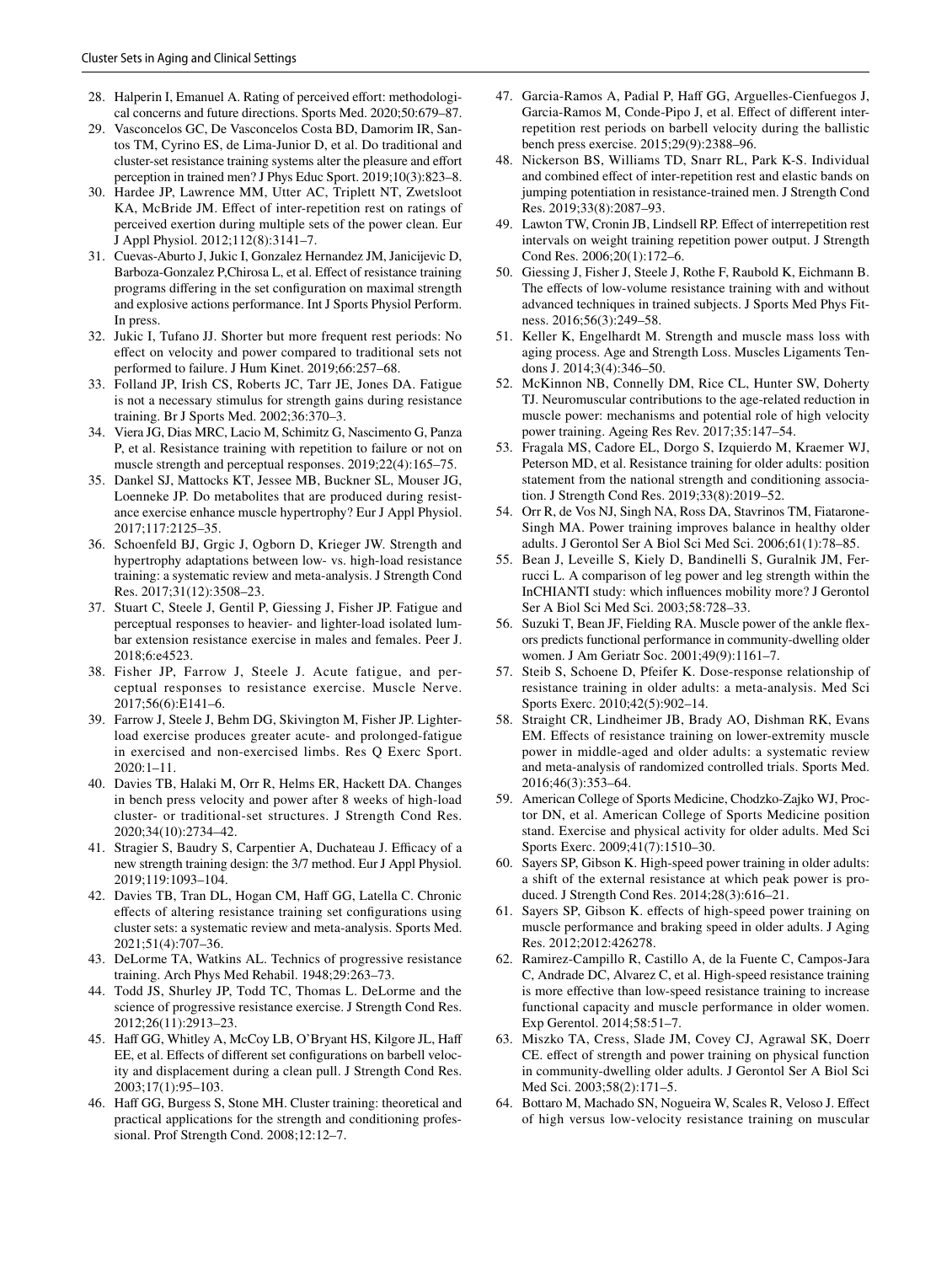ftness and functional performance in older men. Eur J Appl Physiol. 2007;99(3):257–64.

- <span id="page-13-0"></span>65. Hvid LG, Strotmeyer ES, Skjødt M, Magnussen LV, Andersen M, Caserotti P. voluntary muscle activation improves with power training and is associated with changes in gait speed in mobilitylimited older adults—a randomized controlled trial. Exp Gerontol. 2016;80:51–6.
- <span id="page-13-1"></span>66. Kirn DR, Reid KF, Hau C, Phillips EM, Fielding RA. What is a clinically meaningful improvement in leg-extensor power for mobility-limited older adults? J Gerontol Ser A Biol Sci Med Sci. 2016;71(5):632–6.
- <span id="page-13-2"></span>67. Reid KF, Martin KI, Doros G, Clark DJ, Hau C, Patten C, et al. Comparative effects of light or heavy resistance power training for improving lower extremity power and physical performance in mobility-limited older adults. J Gerontol Ser A Biol Sci Med Sci. 2015;70(3):372–8.
- 68. De Vos NJ, Singh NA, Ross DA, Stavrinos TM, Orr R, Singh MAF. Optimal load for increasing muscle power during explosive resistance training in older adults. J Gerontol Ser A Biol Sci Med Sci. 2005;60(5):638–47.
- <span id="page-13-3"></span>69. De Vos NJ, Singh NA, Ross DA, Stavrinos TM, Orr R, Singh MAF. Efect of power-training intensity on the peak contribution of force and velocity to peak power in older adults. J Aging Phys Act. 2008;16(4):393–407.
- <span id="page-13-4"></span>70. Glenn JM, Gray M, Binns A. The effects of loaded and unloaded high-velocity resistance training on functional ftness among community-dwelling older adults. Age Ageing. 2015;44(6):926–31.
- <span id="page-13-5"></span>71. Dello Iacono A, Martone D, Hayes L. Acute mechanical, physiological and perceptual responses in older men to traditionalset or different cluster-set configuration resistance training protocols. Eur J Appl Physiol. 2020. [https://doi.org/10.1007/](https://doi.org/10.1007/s00421-020-04453-y) [s00421-020-04453-y.](https://doi.org/10.1007/s00421-020-04453-y)
- <span id="page-13-6"></span>72. Miller CT, Teychenne M, Maple J-L. The perceived feasibility and acceptability of a conceptually challenging exercise training program in older adults. Clin Int Aging. 2018;13:451–61.
- <span id="page-13-7"></span>73. Ramirez-Campillo R, Alvarez C, Garcia-Hermoso A, Celis-Morales C, Ramirez-Velez R, Gentil P, et al. High-speed resistance training in elderly women: effects of cluster training sets on functional performance and quality of life. Exp Gerontol. 2018;110:216–22.
- <span id="page-13-9"></span>74. Dias RKN, Penna EM, Noronha ASN, Calandrini de Azevedo AB, Barbalho M, Gentil PV, et al. Cluster-sets resistance training induce similar functional and strength improvements than the traditional method in post menopausal and elderly women. Exp Gerentol. 2020. [https://doi.org/10.1016/j.exger.2020.111011.](https://doi.org/10.1016/j.exger.2020.111011)
- <span id="page-13-8"></span>75. Carneiro MAS, de Oliveira Junior GN, de Sousa JFR, Souza MVC, Orsatti FL. Cluster training sets is an important stimulus for promoting gains in muscle power regardless of resistance training program design in older women. Sci Sports. In Press. [https://doi.org/10.1016/j.scispo.2019.08.003.](https://doi.org/10.1016/j.scispo.2019.08.003)
- <span id="page-13-10"></span>76. Sezer N, Akkus S, Ugurlu FG. Chronic complications of spinal cord injury. World J Orthop. 2015;6(1):24–33.
- <span id="page-13-11"></span>77. Schiafno S, Dyar KA, Ciciliot S, Blaauw B, Snadri M. Mechanisms regulating skeletal muscle growth and atrophy. FEBS J. 2013;280(17):4294–314.
- <span id="page-13-12"></span>78. Liu Y, Yan T, Man-Tak Chu J, Chen Y, Dunnett S, Ho Y-S, et al. The beneficial effects of physical exercise in the brain and related pathophysiological mechanisms in neurodegenerative diseases. Lab Invest. 2019;99:943–57.
- <span id="page-13-13"></span>79. Smith E, Fitzpatrick P, Murtagh J, Lyons F, Morris S, Synnott K. Epidemiology of traumatic spinal cord injury in Ireland, 2010– 2015. Neuroepidemiol. 2018;51:19–24.
- <span id="page-13-14"></span>80. Lystad RP, Curtis K, Soundappan SSV, Mitchell R. Trends of traumatic spinal injury-related hospitalizations in Australian

children over a 10-year period: a nationwide population-based cohort study. Spine J. 2020;20(6):896–904.

- <span id="page-13-15"></span>81. Gorgey AS, Dudley GA. Skeletal muscle atrophy and increased intramuscular fat after incomplete spinal cord injury. Spinal Cord. 2007;45:304–9.
- <span id="page-13-16"></span>82. Ahuja CS, Wilson JR, Nori S, Kotter MRN, Druschel C, Curt A, et al. Traumatic spinal cord injury. Nat Rev Dis Primers. 2017;3:17018.
- <span id="page-13-18"></span>83. Marino RJ, Ditunno JF Jr, Donovan WH, Maynard F Jr. Neurologic recovery after traumatic spinal cord injury: data from the model spinal cord injury systems. Arch Phys Med Rehabil. 1999;80(11):1391–6.
- <span id="page-13-17"></span>84. Tweedy SM, Beckman EM, Geraghty TJ, Theisen D, Perret C, Harvey LA, et al. Exercise and sports science Australia (ESSA) position statement on exercise and spinal cord injury. J Sci Med Sport. 2017;20(2):108–15.
- <span id="page-13-19"></span>85. Gregory CM, Bowden MG, Jayaraman A, Shah P, Behrman A, Kautz SA, et al. Resistance training and locomotor recovery after incomplete spinal cord injury: a case series. Spinal Cord. 2007;45(7):522–30.
- <span id="page-13-20"></span>86. Bye EA, Harvey LA, Gambhir A, Kataria C, Glinsky JV, Bowden JL, et al. Strength training for partially paralysed muscles in people with recent spinal cord injury: a within-participant randomized controlled trial. Spinal Cord. 2017;55:460–5.
- <span id="page-13-21"></span>87. Stone WJ, Stevens SL, Fuller DK, Caputo JL. Eccentric resistance training in adults with and without spinal cord injuries. Int J Exerc Sci. 2017;10(1):154–65.
- <span id="page-13-22"></span>88. Hicks AL, Martin KA, Ditor DS, Latimer AE, Craven C, Bugaresti J, et al. Long-term exercise training in persons with spinal cord injury: efects on strength, arm ergometry performance and psychological well-being. Spinal Cord. 2003;41:34–43.
- <span id="page-13-23"></span>89. Gollie JM. Fatigability during volitional walking in incomplete spinal cord injury: cardiorespiratory and motor performance considerations. Neural Regen Res. 2018;13(5):786–90.
- <span id="page-13-24"></span>90. Burkett LN, Chisum J, Stone W, Fernhall B. Exercise capacity of untrained spinal cord injured individuals and the relationship of peak oxygen uptake to level of injury. Spinal Cord. 1990;28:512–21.
- <span id="page-13-25"></span>91. Jacobs PL, Nash MS. Exercise recommendations for individuals with spinal cord injury. Sports Med. 2004;34(11):727–51.
- <span id="page-13-26"></span>92. Ojaghihaghighi S, Vahdati SS, Mikaeilpour A, Ramouz A. Comparison of neurological clinical manifestation in patients with hemorrhagic and ischemic stroke. World J Emerg Med. 2017;8(1):34–8.
- <span id="page-13-27"></span>93. Memetoglu OG, Taraktas A, Badur NB, Ozkan FU. Impact of stroke etiology on clinical symptoms and functional status. North Clin Istan. 2014;1(2):1010–105.
- 94. Tolhurst R, Rowlands I. Stroke long-term management. Clin Pharm. 2011;3:209–12.
- 95. Kamper DG, Fischer HC, Cruz EG, Rymer WZ. Weakness is the primary contributor to fnger impairment in chronic stroke. Arch Phys Med Rehabil. 2006;87(9):1262–9.
- <span id="page-13-28"></span>96. Sommerfeld DK, Gripenstedt U, Welmer A-K. Spasticity after stroke: an overview of prevalence, test instruments, and treatments. Am J Phys Med Rehabil. 2012;91(9):814–20.
- <span id="page-13-29"></span>97. Warlow CP. Epidemiology of stroke. Lancet. 1998;352:S1-4.
- <span id="page-13-30"></span>98. Lopez AD, Mathers CD, Ezzati M, Jamison DT, Murray CJ. Global and regional burden of disease and risk factors, 2001: systematic analysis of population health data. Lancet. 2006;367(0524):1747–57.
- <span id="page-13-31"></span>99. Gordon NF, Gulanick M, Costa F, Fletcher G, Franklin BA, Roth EJ, et al. Physical activity and exercise recommendations for stroke survivors. An American heart association scientifc statement from the council on clinical cardiology, subcommittee on exercise, cardiac rehabilitation, and prevention; the council on cardiovascular nursing; the council on nutrition,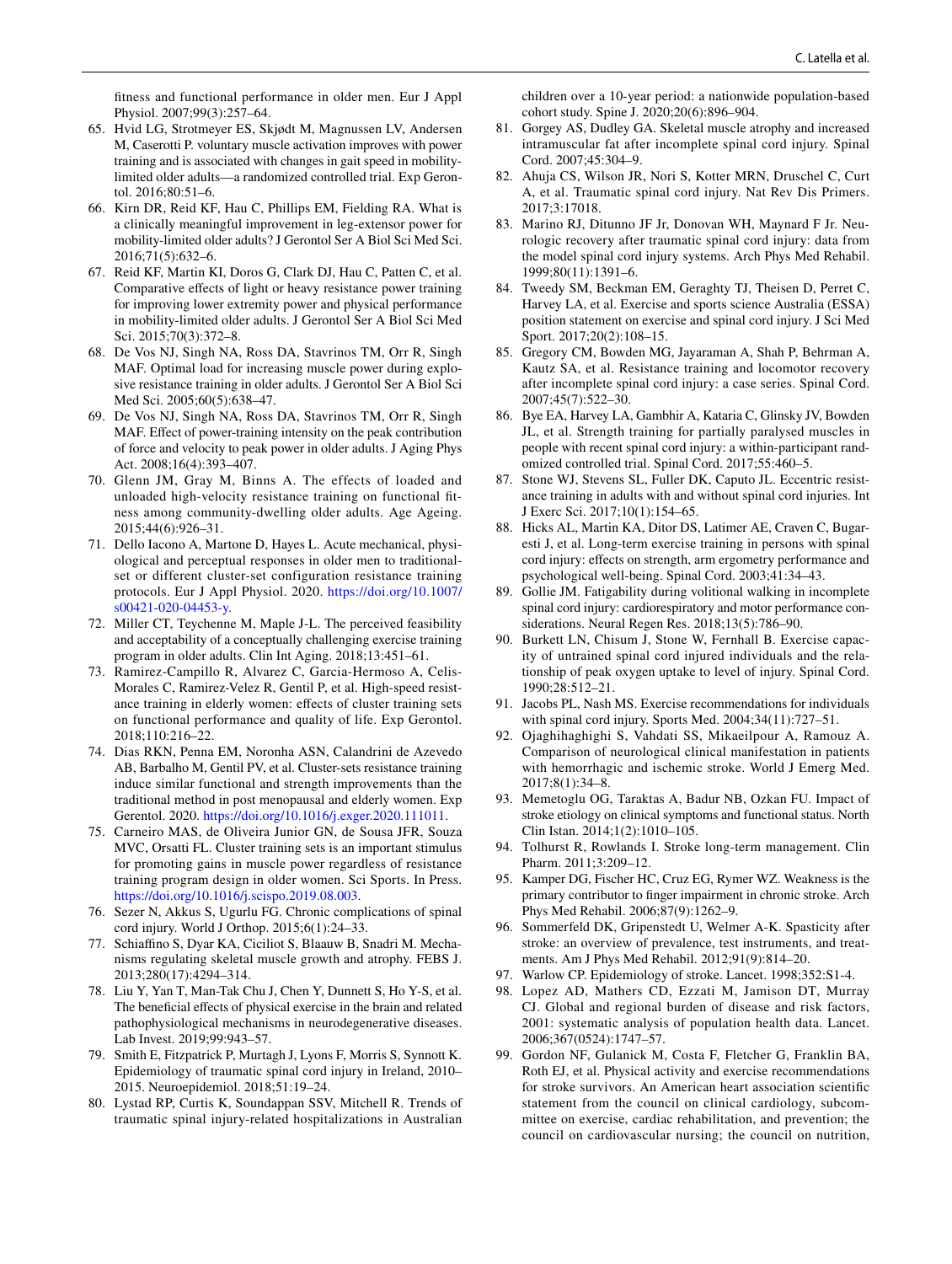physical activity, and metabolism; and the stroke council. Stroke. 2004;35:1230–40.

- 100. Hatem SM, Saussez G, della Faille M, Prist V, Zhang X, Dispa D, et al. Rehabilitation of motor function after stroke: a multiple systematic review focused on techniques to stimulate upper extremity recovery. Front Hum Neurosci. 2016;10:442.
- <span id="page-14-0"></span>101. Veerbeek JM, van Wegan E, van Peppen R, van der Wees PJ, Hendriks E, Rietberg M, et al. What is the evidence for physical therapy post stroke? A systematic review and meta-analysis. PLoS ONE. 2014;9(2):e87987.
- <span id="page-14-1"></span>102. Moreland J, Goldsmith C, Huijbregts M, Anderson R, Prentice D, Brunton KB. Progressive resistance strengthening exercises after stroke: a single-blind randomized controlled trial. Arch Phys Med Rehabil. 2003;84:1433–40.
- 103. Cooke EV, Tallis RC, Clark A, Pomeroy VM. Efficacy of functional strength training on restoration of lower-limb motor function early after stroke: phase I randomized controlled trial. Neurorehabil Neural Repair. 2010;24(1):88–96.
- <span id="page-14-2"></span>104. Singh S. Closed versus open kinematic chain exercises on gait performance in subacute stroke patients. Physiother Occup Ther J. 2008;1:73–89.
- <span id="page-14-3"></span>105. Glasser L. Efects of isokinetic training on the rate of movement during ambulation in hemiparetic patients. Phys Ther. 1986;66(5):673–6.
- <span id="page-14-4"></span>106. Sims J, Galea M, Taylor N, Dodd K, Jespersen S, Joubert L, et al. Regenerate: assessing the feasibility of a strength-training program to enhance the physical and mental health of chronic post stroke patients with depression. Int J Geriatr Psychiatry. 2009;24(1):76–83.
- <span id="page-14-5"></span>107. Page SJ, Levine P, Teepen J, Hartman EC. Resistance-based, reciprocal upper and lower limb locomotor training in chronic stroke: a randomized, controlled crossover study. Clin Rehabil. 2008;22(7):610–7.
- <span id="page-14-6"></span>108. Morris SL, Dodd KJ, Morris ME. Outcomes of progressive resistance strength training following stroke: a systematic review. Clin Rehab. 2004;18(1):27–39.
- 109. Flansbjer U-B, Miller M, Downham D, Lexell J. Progressive resistance training after stroke: efects on muscle strength, muscle tone, gait performance and perceived participation. J Rehab Med. 2008;40(1):42–8.
- 110. Dorsch S, Ada L, Alloggia D. Progressive resistance training increases strength after stroke but this may not carry over to activity: a systematic review. J Physiotherap. 2018;64(2):84–90.
- <span id="page-14-7"></span>111. Ada L, Dorsch S, Canning CG. Strengthening interventions increase strength and improve activity after stroke: a systematic review. Aust J Physiother. 2006;52(4):241–8.
- <span id="page-14-8"></span>112. Ehrensberger M, Simpson D, Broderick P, Monaghan K. Crosseducation of strength has a positive impact on post-stroke rehabilitation: a systematic literature review. Top Stroke Rehabil. 2016;23(2):126–35.
- 113. Urbin MA, Harris-Love ML, Carter AR, Lang CE. High-intensity, unilateral resistance training of a non-paretic muscle group increases active range of motion in a severely paretic upper extremity muscle group after stroke. Front Neurol. 2015;6:119.
- <span id="page-14-10"></span>114. Kim CY, Lee JS, Kim HD, Kim JS. The efect of progressive task-oriented training on a supplementary tilt table on lower extremity muscle strength and gait recovery in patients with hemiplegic stroke. Gait Posture. 2014;41(2):425–30.
- <span id="page-14-9"></span>115. Dragert K, Zehr PE. High-intensity unilateral dorsifexor resistance training results in bilateral neuromuscular plasticity after stroke. Exp Brain Res. 2013;225(1):93–104.
- <span id="page-14-11"></span>116. Sun Y, Zehr PE. Training-induced neural plasticity and strength are amplified after stroke. Exerc Sport Sci Rev. 2019;47(4):223–9.
- <span id="page-14-12"></span>117. Breinesse LA, Emerson MN. Efects of resistance training for people with Parkinson's disease: a systematic review. J Am Med Dir Assoc. 2013;14(4):236–41.
- <span id="page-14-13"></span>118. Bologna M, Leodori G, Stirpe P, Paparella G, Colella D, Belvisi D. Bradykinesia in early and advanced Parkinson's disease. J Neurol Sci. 2016;369:286–91.
- <span id="page-14-14"></span>119. Ramazzina I, Bernazzoli B, Costantino C. Systematic review on strength training in Parkinson's disease: an unsolved question. Clin Interv Aging. 2017;12:619–28.
- <span id="page-14-15"></span>120. Vasta R, Nicoletti A, Mostile G, Diblio V, Sciacca G, Contrafatto D, et al. Side efects induced by the acute levodopa challenge in Parkinson's disease and atypical parkinsonisms. PLoS ONE. 2017;12(2):e0172145.
- <span id="page-14-16"></span>121. Lima LO, Scianni A, Rodrigues-de-Paula F. Progressive resistance exercise improves strength and physical performance in people with mild to moderate Parkinson's disease: a systematic review. J Physiother. 2013;59(1):7–13.
- <span id="page-14-17"></span>122. Svensson M, Lexell J, Deierberg T. Efects of physical exercise on neuroinfammation, neuroplasticity, neurodegeneration, and behaviour: what can we learn from animal models in clinical settings. Neurorehabil Neural Repair. 2015;29(6):577–89.
- <span id="page-14-18"></span>123. Leal LC, Abrahin O, Rodrigues RP, da Silva MC, Araujo AP, de Sousa EC, et al. Low-volume resistance training improves the functional capacity of older individuals with Parkinson's disease. Geriatr Gerontol Int. 2019;19(7):635–40.
- <span id="page-14-19"></span>124. Shen X, Mak MK. Balance and gait training with augmented feedback improves balance confdence in people with Parkinson's disease: a randomized controlled trial. Neurorehabil Neural Repair. 2014;28(6):524–35.
- 125. Shen X, Mak MK. Technology-assisted balance and gait training reduces falls in patients with Parkinson's disease: a randomized controlled trial with 12-month follow-up. Neurorehabil Neural Repair. 2015;29(2):103–11.
- 126. Paul SS, Canning CG, Song J, Fung VS, Sherrington C. Leg muscle power is enhanced by training in people with Parkinson's disease: a randomized controlled trial. Clin Rehabil. 2014;28(3):275–88.
- <span id="page-14-20"></span>127. Carvalho A, Barbirato D, Araujo N, Martins JV, Sa Cavalcanti JL, Santos TM, et al. Comparison of strength training, aerobic training, and additional physical therapy as supplementary treatments for Parkinson's disease: Pilot study. Clin Interv Aging. 2015;10:183–91.
- <span id="page-14-21"></span>128. Ni M, Signorile JF, Balachandran A, Potiaumpai M. Power training induced change in bradykinesia and muscle power in Parkinson's disease. Parkinsonism Relat Disord. 2016;23:37–44.
- <span id="page-14-22"></span>129. Ni M, Signorile JF. High-speed resistance training modifes loadvelocity and load-power relationships in Parkinson's disease. J Strength Cond Res. 2017;31(10):2866–75.
- <span id="page-14-23"></span>130. Leigh PN, Abrahams S, Al-Chalabi A, Ampong M-A, Goldstein LH, Johnson J, et al. The management of motor neurone disease. J Neurol Neurosurgery Psychiatry. 2003;74:32–47.
- <span id="page-14-24"></span>131. Howard RS, Orrell RW. Management of motor neurone disease. Postgrad Med J. 2002;78:736–41.
- <span id="page-14-25"></span>132. Chio A, Logroscino G, Hardiman O, Swingler R, Mitchell D, Beghi E, et al. Prognostic factors in ALS: a critical review. Amyotroph Lateral Scler. 2009;10(5–6):310–23.
- <span id="page-14-26"></span>133. Tsitkanou S, Dell Gatta P, Foletta V, Russell A. The role of exercise as a non-pharmacological therapeutic approach for amyotrophic lateral sclerosis: benefcial or detrimental? Front Neurol. 2019. [https://doi.org/10.3389/fneur.2019.00783.](https://doi.org/10.3389/fneur.2019.00783)
- <span id="page-14-27"></span>134. Harwood CA, McDermott CJ, Shaw PJ. Physical activity as an exogenous risk factor in motor neuron disease (MND): a review of the evidence. Amyotroph Lateral Scler. 2009;10(4):191–204.
- <span id="page-14-28"></span>135. Drory VE, Goltsman E, Reznik JG, Mosek A, Korczyn AD. The value of muscle exercise in patients with amyotrophic lateral sclerosis. J Neurol Sci. 2001;191(1–2):133–7.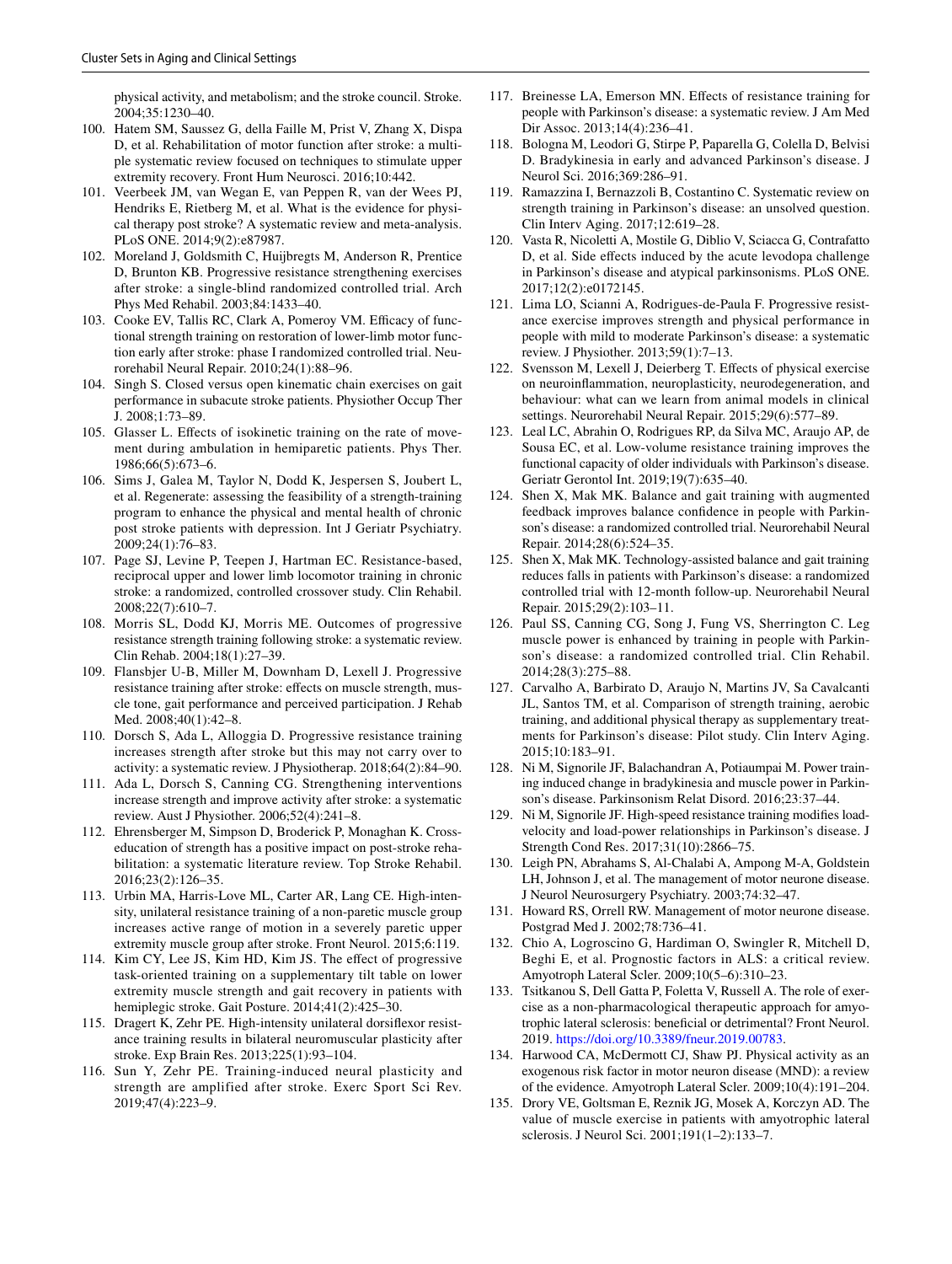- <span id="page-15-0"></span>136. Blasco H, Mavel S, Corcia P, Gorden PH. The glutamate hypothesis in ALS: pathophysiology and drug development. Curr Med Chem. 2014;21(31):3551–75.
- <span id="page-15-1"></span>137. Manca A, Dragone D, Dvir Z, Deriu F. Cross-education of muscular strength following unilateral resistance training: a metaanalysis. Eur J Appl Physiol. 2017;117:235–54.
- <span id="page-15-2"></span>138. Farinas J, Mayo X, Giraldez-Garcia MA, Carballeira E, Fernandez-del-Olmo M, Riasl-Vasquez J, et al. Set confguration in strength training programs modulates the cross education phenomenon. J Strength Cond Res. 2019. [https://doi.org/10.1519/](https://doi.org/10.1519/JSC.0000000000003189) [JSC.0000000000003189](https://doi.org/10.1519/JSC.0000000000003189).
- <span id="page-15-3"></span>139. Iglesias-Soler E, Mayo X, Rio-Rodriguez D, Carballeira E, Farinas J, Fernandez-del-olmo M. Inter-repetition rest training and traditional set confguration produce similar strength gains without cortical adaptations. J Sports Sci. 2016;34(15):1473–84.
- <span id="page-15-4"></span>140. Iglesias-Soler E, Carballeira E, Sanchez-Otero T, Mayo X, Fernandez-del-olmo M. Performance of maximum number of repetitions with cluster-set confguration. Int J Sports Physiol Perform. 2014;9(4):637–42.
- <span id="page-15-5"></span>141. Latella C, Kidgell DJ, Pearce AJ. Reduction in corticospinal inhibition in the trained and untrained limb following unilateral leg strength training. Eur J Appl Physiol. 2012;112(8):3097–107.
- 142. Fimland MS, Helgerud J, Solstad GM, Iversen VM, Leivseth G, Hoff J. Neural adaptations underlying cross-education after unilateral strength training. Eur J Appl Physiol. 2009;107(6):723–30.
- <span id="page-15-6"></span>143. Ruddy KL, Carson RG. Neural pathways mediating cross education of motor function. Front Hum Neurosci. 2013;7:397.
- <span id="page-15-7"></span>144. Jenkins NDM, Miramonti AA, Hill EC, Smith CM, Cochrane-Snyman KC, Housh TJ, et al. Greater neural adaptations following high- vs. low-load resistance training. Front Physiol. 2017;8:331.
- <span id="page-15-8"></span>145. Shi A, Tao Z, Wei P, Zhao J. Epidemiological aspects of heart diseases. Exp Ther Med. 2016;12(3):1645–50.
- <span id="page-15-9"></span>146. McNamara K, Alzubaidi H, Jackson JK. Cardiovascular disease as a leading cause of death: how are pharmacists getting involved? Interg Pharm Res Pract. 2019;8:1–11.
- <span id="page-15-10"></span>147. Hajar R. Risk factors for coronary artery disease: historical perspectives. Heart Views. 2017;18(3):109–14.
- <span id="page-15-11"></span>148. Lavie CJ, Thomas RJ, Squires RW, Allison TG, Milani RV. Exercise training and cardiac rehabilitation in primary and secondary prevention of coronary heart disease. Mayo Clin Proc. 2009;84(4):373–83.
- <span id="page-15-12"></span>149. Lavie CJ, Milani RV. Cardiac rehabilitation and exercise training in secondary coronary heart disease prevention. Prog Cardiovasc Dis. 2011;53(6):397–403.
- <span id="page-15-13"></span>150. MacDougall JD, McKelvie RS, Moroz DE, Sale DG, McCartney N, Buick F. Factors affecting blood pressure during heavy weight lifting and static contractions. J Appl Physiol. 1992;73:1590–7.
- <span id="page-15-14"></span>151. MacDougall JD, Tuxen D, Sale DG, Moroz JR, Sutton JR. Arterial blood pressure response to heavy resistance exercise. J Appl Physiol. 1985;58:785–90.
- <span id="page-15-15"></span>152. Williams MA, Haskell WL, Ades PA, Amsterdam EA, Bittner V, Franklin BA, et al. Resistance exercise in individuals with and without cardiovascular disease: 2007 update. A Scientifc Statement from the American Heart Association Council on Clinical Cardiology and Council on Nutrition, Physical Activity, and Metabolism. Circulation. 2007;116(5):572–84.
- <span id="page-15-16"></span>153. Mitchell JH, Payne FC, Saltin B, Schibye B. The role of muscle mass in the cardiovascular response to static contractions. J Physiol. 1980;309:45–54.
- <span id="page-15-17"></span>154. Lind AR, McNicol GW. Muscular factors which determine the cardiovascular responses to sustained and rhythmic exercise. Can Med Assoc J. 1967;96:706–15.
- <span id="page-15-18"></span>155. Harman EA, Frykman PN, Clagett ER, Kraemer WJ. Intraabdominal and intra-thoracic pressures during lifting and jumping. Med Sci Sports Exerc. 1988;20:195–201.
- <span id="page-15-19"></span>156. Haykowsky MJ, Teo KK, Quinney AH, Humen DP, Taylor DA. Efects of long term resistance training on left ventricular morphology. Can J Cardiol. 2000;16(1):35–8.
- <span id="page-15-20"></span>157. Lentini AC, McKelvie RS, McCartney N, Tomlinson CW, Mac-Dougall JD. Left ventricular response in healthy young men during heavy-intensity weight-lifting exercise. J Appl Physiol. 1993;75:2703–10.
- <span id="page-15-21"></span>158. Gafney FA, Sjogaard G, Saltin B. Cardiovascular and metabolic responses to static contraction in man. Acta Physiol Scand. 1990;138:249–58.
- <span id="page-15-22"></span>159. Wislof U, Stoylen A, Loennechenm JP, Bruvold M, Rognmo O, Haram PM, et al. Superior cardiovascular effect of aerobic interval training versus moderate continuous training in heart failure patients: a randomized study. Circulation. 2007;115:3086–94.
- 160. Meyer K, Samek L, Schwaibold M, Westbrook S, Hajric R, Beneke R, Lehman M, et al. Interval training in patients with severe chronic heart failure: analysis and recommendations for exercise procedures. Med Sci Sports Exerc. 1997;29:306–12.
- <span id="page-15-23"></span>161. Way KL, Visal-Almela S, Keast M-L, Hans H, Al P, Reed JL. The feasibility of implementing high-intensity interval training in cardiac rehabilitation settings: a retrospective analysis. BMC Sports Med Rehab. 2020. [https://doi.org/10.1186/s13102-020-00186-9.](https://doi.org/10.1186/s13102-020-00186-9)
- <span id="page-15-24"></span>162. Harrington D, Anker SD, Chua TP, Webb-Peploe KM, Ponikowski PP, Poole-Wilson PA, et al. Skeletal muscle function and its relation to exercise tolerance in chronic heart failure. J Am Coll Cardiol. 1997;30(7):1758–64.
- <span id="page-15-33"></span>163. Williams MA, Haskell WL, Ades PA, Amsterdam EA, Bittner V, Franklin BA, et al. Resistance exercise in individuals with and without cardiovascular disease: 2007 update: a scientifc statement from the American Heart Foundation Association Council on Clinical Cardiology and Council on Nutrition, Physical Activity, and Metabolism. Circulation. 2007;116(5):572–84.
- <span id="page-15-25"></span>164. McLeod JC, Stokes T, Phillips SM. Resistance exercise training as a primary countermeasure to age-related chronic disease. Front Physiol. 2019;10:645.
- <span id="page-15-26"></span>165. Hollings M, Mavros Y, Freeston J, Singh MF. The efect of progressive resistance training on aerobic ftness and strength in adults with coronary heart disease: a systematic review and meta-analysis of randomised trials. Eur J Prev Cardiol. 2017;24(12):1249–59.
- <span id="page-15-27"></span>166. Zhao M, Veeranki SP, Magnussen CG, Xi B. Recommended physical activity and all cause and cause specifc mortality in US adults: prospective cohort study. BMJ. 2020;370:m2031.
- <span id="page-15-28"></span>167. Rua-Alonso M, Mayo X, Mota J, Kingsley D, Iglesias-Soler E. A short set confguration attenuates the cardiac parasympathetic withdrawal after a whole-body resistance training session. Eur J Appl Physiol. 2020;120(8):1905–19.
- <span id="page-15-29"></span>168. Hansen D, Abreu A, Doherty P, Voller H. Dynamic strength training intensity in cardiovascular rehabilitation: Is it time to reconsider clinical practice? A systematic review. Eur J Prev Cardiol. 2019;26(14):1483–92.
- <span id="page-15-30"></span>169. Rio-Rodriguez D, Iglesias-Soler E, Fernandez-del-Olmo M. Set confguration in resistance exercise: muscle fatigue and cardiovascular efects. PLoS ONE. 2016;11(3):e0151163.
- <span id="page-15-31"></span>170. Selig SE, Levinger I, Williams AD, Smart N, Holland DJ, Maiorana A, et al. Exercise & sports sciences Australia position statement on exercise training and chronic heart failure. J Med Sci Sport. 2020;13:288–94.
- <span id="page-15-32"></span>171. Vale AF, Carneiro JA, Jardim PCV, Jardim TV, Steele J, Fisher JP, Gentil P. Acute efects of diferent resistance training loads on cardiac autonomic modulation in hypertensive postmenopausal women. J Transl Med. 2018;16:240.
- <span id="page-15-34"></span>172. Mayo X, Iglesias-Soler E, Carballeira-Fernandez E, Fernandezdel-olmo F. A shorter set reduces the loss of cardiac autonomic and barorefex control after resistance exercise. Eur J Sports Sci. 2016;16(8):996–1004.